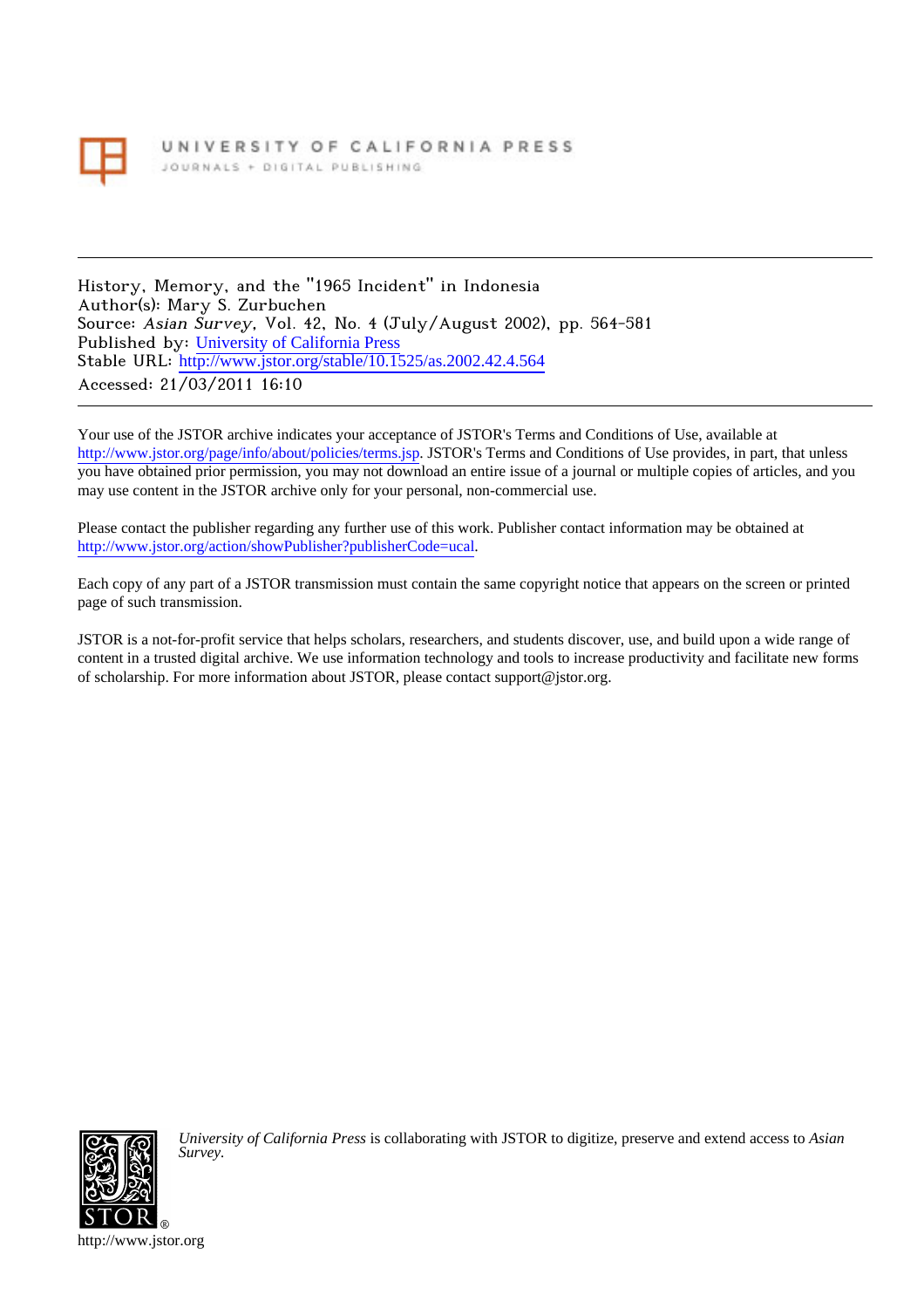# HISTORY, MEMORY, AND THE "1965 INCIDENT" IN INDONESIA

#### Mary S. Zurbuchen

With the events of 1998 that climaxed in the stunning moment of President Suharto's resignation, Indonesia embarked on a transition from a tenacious authoritarianism. These changes have prompted reexamination of assumptions and tenets that have shaped the state, its laws and institutions, and the experience of being a citizen. They have also spurred calls for justice and retribution for persistent patterns of violence. Suharto's New Order is the only government that most Indonesians alive today have ever known, and its passing has sparked notable interest in reviewing and assessing earlier chapters in the national story. This retrospective moment has not been systematic, and there are indications that it may not be sustained under the administration of President Megawati Sukarnoputri.<sup>1</sup> Nonetheless, public discourse continues to spotlight key actors and events from the past, including some that have long been hidden, suppressed, or unmentionable. Among these topics, the killings of 1965–66 are a particularly difficult and dark subject. In this essay, I will discuss some of the recent representations of this particular element of the collective past and offer some thoughts on how "1965" figures in contemporary public discourse, in social and private

*Asian Survey*, 42:4, pp. 564–582. ISSN: 0004–4687

Mary S. Zurbuchen is Visiting Professor and Acting Director of the Center for Southeast Asian Studies at the University of California, Los Angeles.

Ó 2002 by The Regents of the University of California. All rights reserved.

Send Requests for Permission to Reprint to: Rights and Permissions, University of California Press, Journals Division, 2000 Center St., Ste. 303, Berkeley, CA 94704–1223.

<sup>1.</sup> Such a view was hinted at in a July 2001 speech by the current vice president, Hamzah Haz, who stated that Indonesians should not continue attacking the legacy of the New Order the army-dominated system Suharto put in place after the ouster of President Sukarno's "Old Order"—as the former contained both positive and negative aspects, and had kept Indonesia from becoming a communist state. However, responding to strong international pressure, the current government has opened Indonesia's new ad hoc Human Rights Tribunal, which in March 2002 began to try 19 police, military, and civilian militia members accused of crimes against humanity during the violent reaction to East Timor's independence vote in 1999.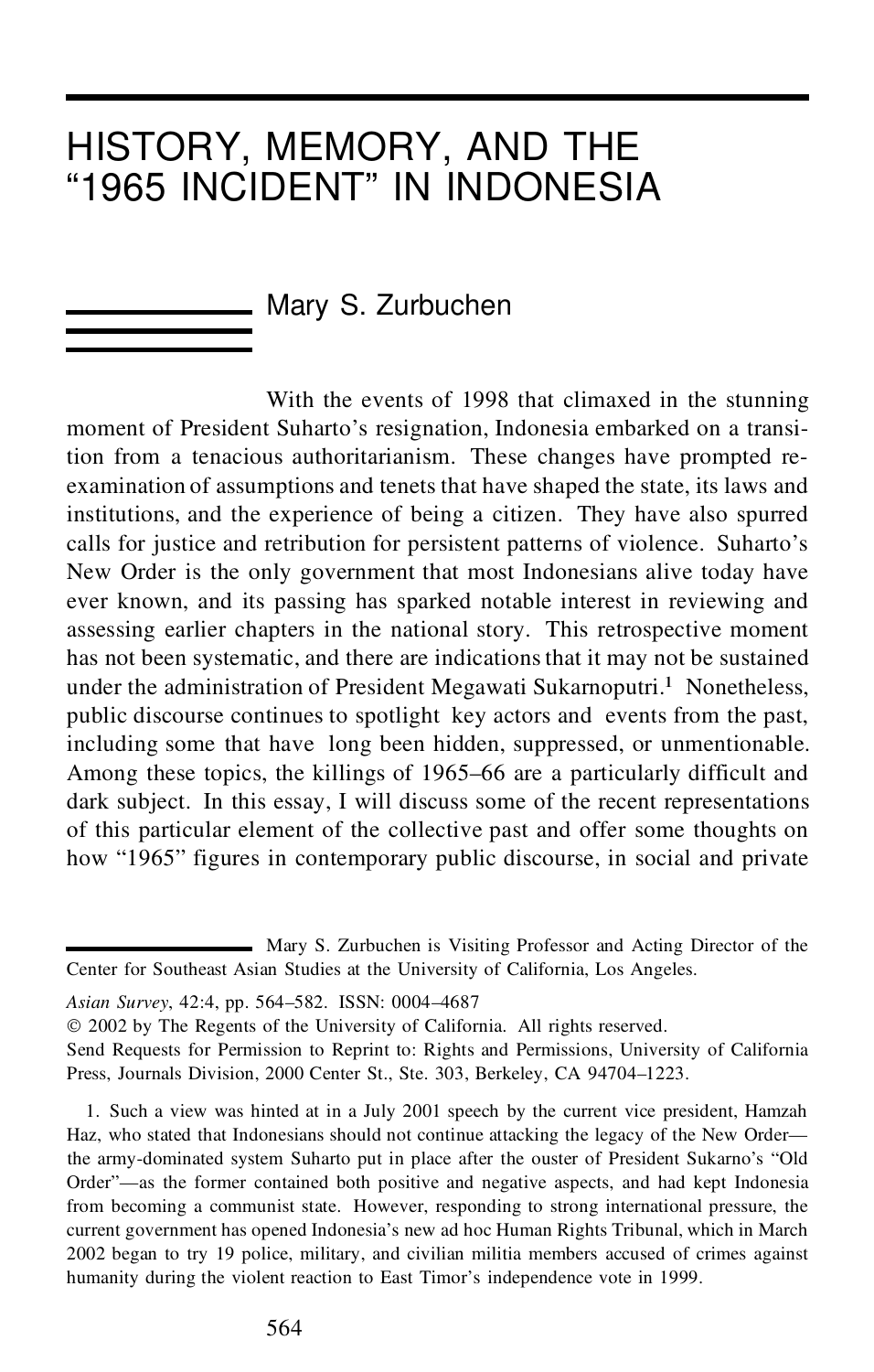memory, and in efforts to bring a new national consensus and governance arrangements into being.2

For those unfamiliar with the story of 1965–66 and its tragic aftermath, I will not attempt a detailed recapitulation here, as a number of important accounts are readily available.3 To sketch the essentials, polarization between left and right in Indonesia came to a head on the night of September 30, 1965, when six senior generals and a lieutenant were kidnapped and murdered as part of an attempt to establish a governing "revolutionary council." This coup, carried out by military officers, was quickly countered by other elements in the armed forces under the direction of General Suharto. Subsequently, then-President Sukarno was marginalized and stripped of power, as popular antipathy toward the left, especially toward the huge Indonesian Communist Party (PKI, Partai Komunis Indonesia), was roused and manipulated by the military. A tidal wave of violence—with citizens killing other citizens—washed over several areas of the country for more than five months. In addition to hundreds of thousands of killings, many thousands of people were variously tortured, detained, and imprisoned without trial, some for over a decade, while countless others suffered exile, stigmatization, harassment, ostracism, and abrogation of civil rights that endure until the present.

To date there exists no single accepted and authoritative account of the "30th September Movement" (usually referenced with the acronym G-30-S)

3. Estimates of the numbers killed during the months of terror immediately following the September 30, 1965, events range from 100,000 to 1 million. See Robert Cribb, ed., *The Indonesia Killings, 1965–1966: Studies from Java and Bali* (Clayton, Victoria, Australia: Monash Papers on Southeast Asia, no. 21, 1990); Benedict Anderson and Ruth McVey, *A Preliminary Analysis of the October 1, 1965, Coup in Indonesia* (Ithaca: Cornell Modern Indonesia Project, Interim Report Series, 1971); Robert Hefner, *Civil Islam* (Princeton: Princeton University Press, 2000); Adam Schwarz, *A Nation in Waiting: Indonesia in the 1990s* (Boulder: Westview Press, 1994); and Geoffrey Robinson, *The Dark Side of Paradise* (Ithaca: Cornell University Press, 1995). Indonesian media are now quick to publish new documentation concerning the mass violence, as was seen in 2001 with detailed accounts of the release (and attempted withdrawal) of a volume of the U.S. State Department's Foreign Relations of the United States series concerning the U.S. government's knowledge and actions during the 1965 events. See "Merajut Kepingan Dokumen Kasus G30S" [Assembling fragments of the G-30-S case documents], *Tempo* (Jakarta), October 7, 2001.

<sup>2.</sup> This paper uses the term "1965" to encompass not only the mass violence of late 1965 and early 1966 but also the legacy of political imprisonment, purges, and suppression of the left, as well as the stigmatization of millions of ordinary citizens in political, social, and cultural life. Much of the material and observations on which this paper is based were gathered while I served as representative for the Ford Foundation in its Jakarta office, but the views expressed here are my own. I am grateful to many individuals inside and outside Indonesia who shared their views and experiences with me, and to Foundation colleagues Anthony Romero and Alex Wilde, who encouraged my interest in this subject. Learning about the field of transitional truth-seeking was inspired and assisted by Priscilla Hayner, Paul van Zyl, Douglass Cassel, and Alex Boraine.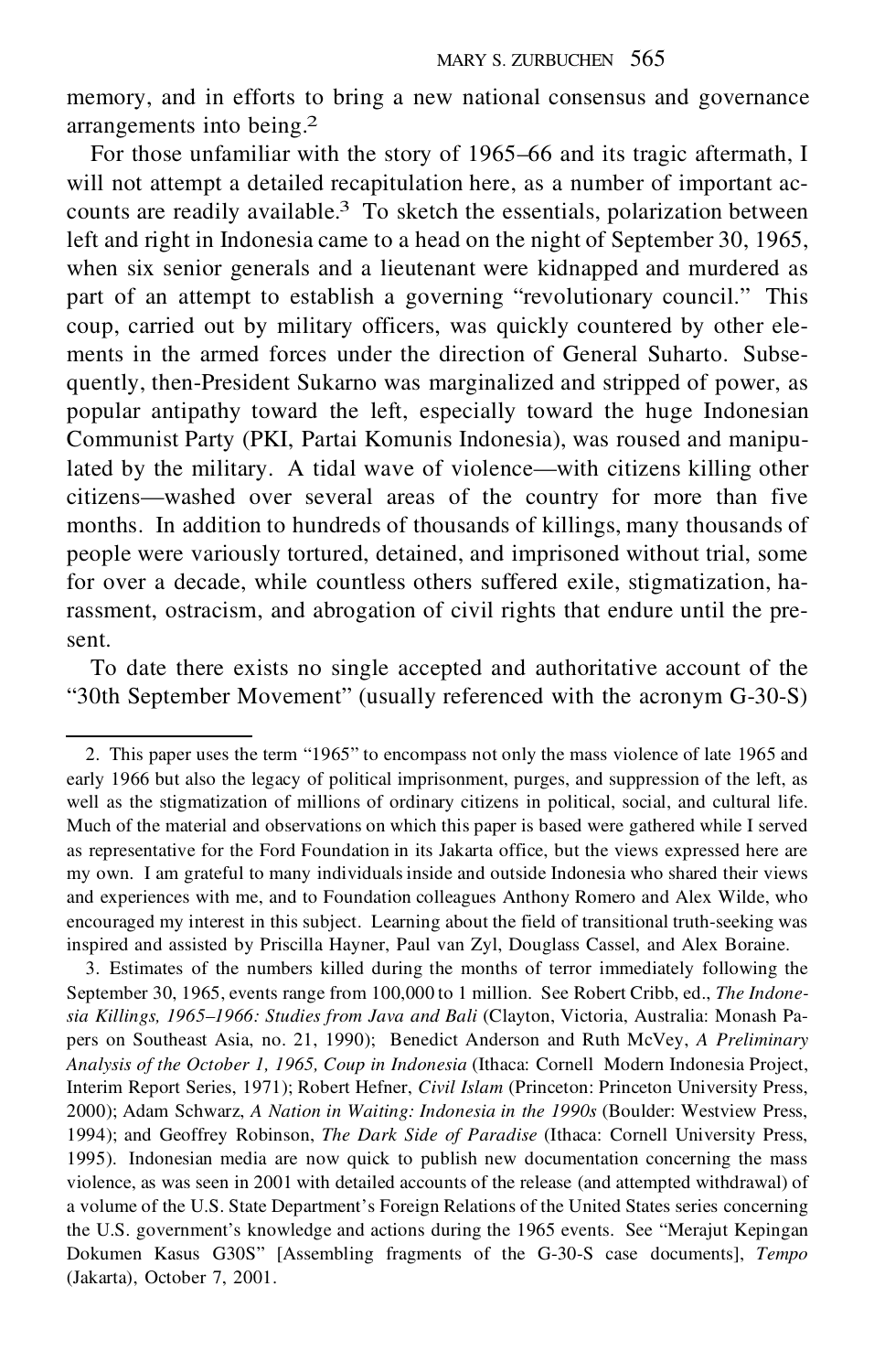and its aftermath, and a number of key incidents and the roles of particular actors remain mysterious. There are five different scenarios that can be distilled from the literature on 1965: first, the killing of the generals was entirely conceived and carried out by the PKI and its sympathizers; second, the "attempted coup" was the result of an internal armed forces struggle; third, General Suharto was the coup's actual instigator, or he at least influenced, manipulated and distorted the killing of the generals for his own ends; fourth, President Sukarno allowed or encouraged disaffected officers to act against others said to be part of a secret "Council of Generals"; and fifth, foreign intelligence operations were involved in an attempt to oust the left-leaning Sukarno from his influential role in Indonesia and among Third World nations. Some accounts combine more than one of these scenarios.

Within Indonesia, however, a singular official version of 1965 events has been promoted almost without deviation. Indonesian citizens have been taught through pervasive government rhetoric and symbolism, as well as through the narrow school curriculum, that the Indonesian Communist Party alone was responsible for the murder of the generals, and thus was a traitorous force that needed to be completely eliminated at all levels of society. Within the tightly controlled domestic discourse about 1965, and under a security apparatus that has been ruthless toward dissenting viewpoints, most Indonesians have lived in conditions of willed amnesia or fearful silence concerning G-30-S and PKI.

Foreigners such as myself who have lived in Indonesia have frequently experienced reluctance and circumlocution from friends or colleagues when asked about what happened in 1965. International scholars have found it difficult to do fieldwork and write openly about the subject because of a restrictive system for obtaining research permits and out of fear of endangering their respondents. Nonetheless, the killings and repression (the post-coup massacre in which the political left was eliminated, followed by many years of stigmatization and lustration of persons connected to the PKI) have echoed down the years—the proverbial sounds of silence—as a motif and emblem of the New Order. Any discussion of these events in the present must start from the understanding that this is a difficult topic to voice, and that many Indonesians directly and indirectly affected by the terror have been unable or reluctant to share their memories with neighbors or even close relatives. Even those not involved in the events of 1965–66 have been compelled to demonstrate ideological "cleanness" in accord with the anti-communist national consensus, and also as a condition of their acceptance into education, professions, or public service. It is difficult to estimate the numbers of citizens compelled to conceal personal memories of, or links to, G-30-S, and who have been silenced and intimidated within the enduring, pervasive social regime that followed.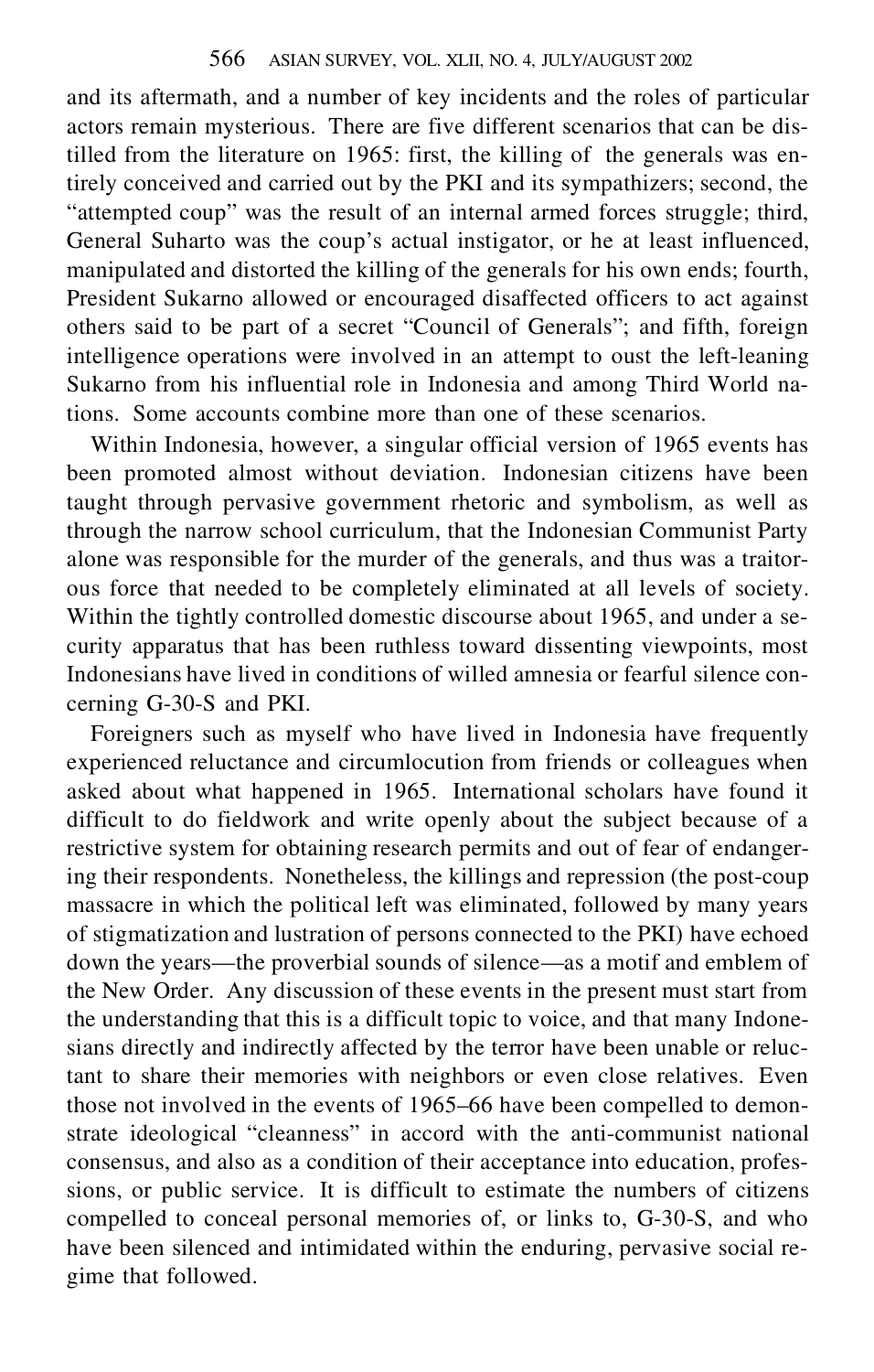#### Acknowledgment in the Public Sphere

The approaching end of the New Order was clearly signaled by the erosion of Suharto's power during the economic crisis and student demonstrations of 1997–98. These events were accompanied by a change in the public weather, as the wind of *reformasi* (reform) blew open the doors of the Indonesian media, stirring ideas and opinions in a manner not seen for many years. Some of this shift was due to a diminished fear of censorship, while groundbreaking changes in the media—the live broadcast of television news direct from location, and the advent of unscripted talk shows such as Wimar Witoelar's widely popular "Perspective"—also produced new public space. As a result, analysis of 1965, including the themes of the PKI, mass killings, detention, and victimization, began to re-enter public and official discourse.

I would like to note a distinction here between "1965" as a factual category in the social and political history of Indonesia and the "1965" that has long appeared in New Order discourse as a trope signifying threat, betrayal, and anti-nationalism. Ariel Heryanto has written about the latter "1965," which he refers to as the "discursive phantom of the Communist threat."4 In his article "Where Communism Never Dies," Heryanto examines the ways in which Suharto's regime continued into the 1990s to conjure the specter of communist subversion to elicit mass obedience and how the "reproductions" of this communism penetrated popular culture in ways quite disconnected from real communists or actual killings. In the absence of stable or coherent truth about the events of 1965, Heryanto argues, the regime was allowed great creativity in producing the semblance of communist threat. This contributed to the "hyper-reality" of a political life in which, for instance, every five years, citizens mobilized for exuberant campaign parades in election rituals where everyone already knew who would emerge the winner.

This triggering of traumatic memory through simulacra was effective in discouraging or neutralizing potential opposition throughout the New Order period. Thus, when the fledgling neo-left Partai Rakyat Demokratik (PRD, the People's Democratic Party) emerged in the mid-1990s, the *bahaya laten* (latent danger) of a revived PKI was easily evoked. Of course, Indonesian intellectuals and political scientists were quick to point to post-Berlin Wall Europe and the former Soviet Union to argue that communism in Indonesia was not a credible bogey any longer. Free-flowing information and images from the globalized media thus began to have a demystifying effect on the

<sup>4.</sup> Ariel Heryanto, "Where Communism Never Dies," *International Journal of Cultural Studies* 2:2 (August 1999), pp. 147–77.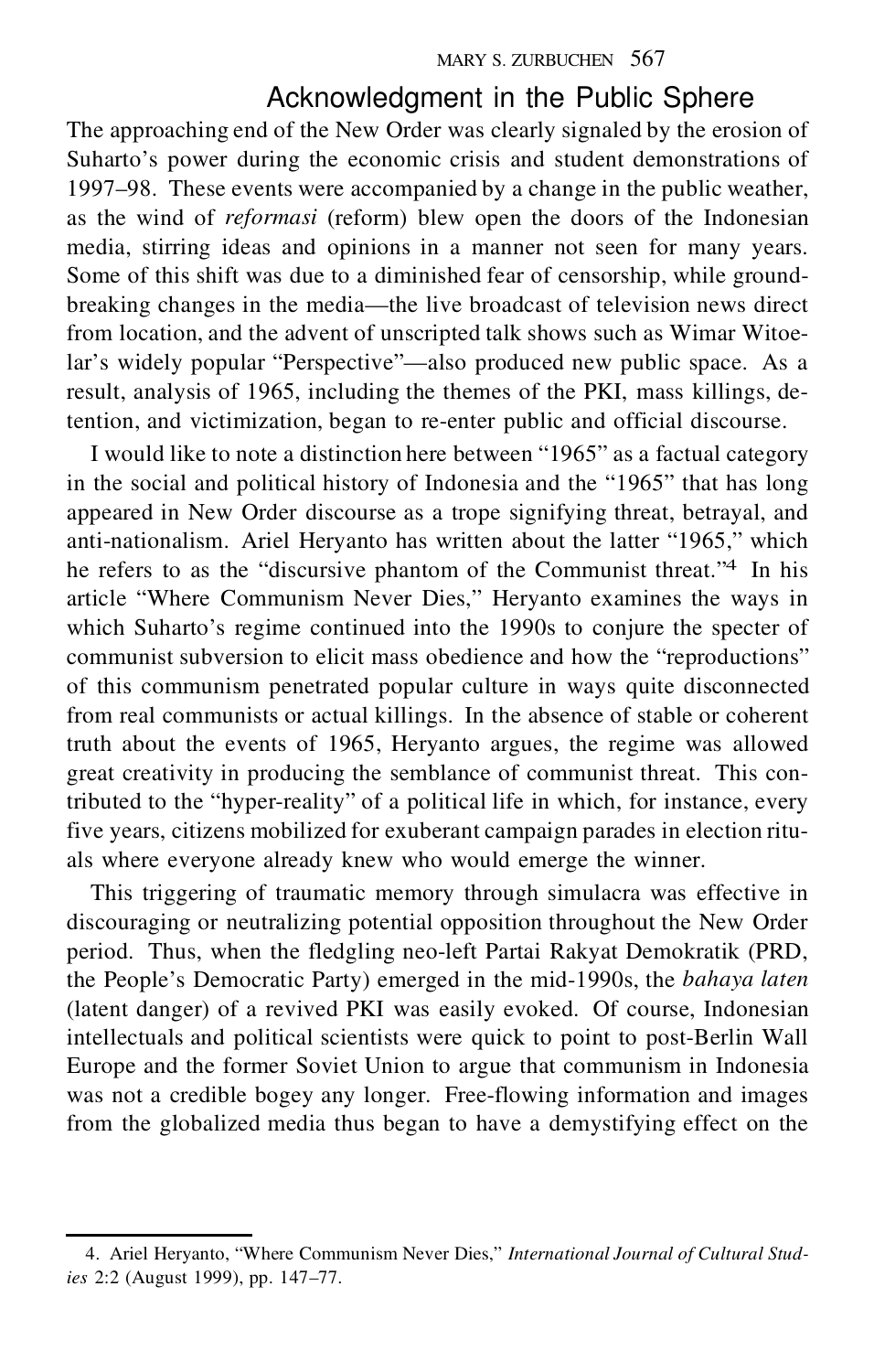prevailing discourse about what many Indonesians refer to as *peristiwa enam lima* (the '65 incident).<sup>5</sup>

Another change that helped reframe public attitudes toward 1965 came from the growing international human rights campaign. Beginning in the 1980s and growing stronger through the 1990s, courageous individuals and nongovernmental organizations (NGOs) documented and criticized numerous incidents of extrajudicial killing, detention and disappearance, repression of legitimate protest, and so forth. Groundbreaking work in this field was undertaken by human rights lawyer Yap Thiam Hien, as well as the leading independent group Lembaga Bantuan Hukum (Legal Aid Foundation) under such notable figures as Adnan Buyung Nasution and Todong Mulya Lubis. Their advocacy of fundamental human rights (HAM, *hak asasi manusia*) indirectly contextualized the violence and detentions after G-30-S as part of the New Order's record of rights violations. In the second half of the 1990s, this argument became more explicit among activists such as Moenir, founder of KONTRAS (Commission for the Missing and Victims of Violence), whose work on political disappearances was driven by patterns of human rights abuse that originated in the New Order's violent beginnings.

Among cultural figures who contributed substantially to changing perceptions was the leading writer Pramoedya Ananta Toer. Each time his books were officially banned, the public was reminded of the legacy of political imprisonment, and of the existence of numerous people with the "ET" designation for "ex-political prisoner," on their identity cards.<sup>6</sup> Each time international recognition was accorded to Pramoedya, it became harder to suppress his literary achievement. By the time he received the prestigious Ramon Magsaysay award in 1995, Pramoedya was already a hero to Indonesia's alienated students, some of whom were arrested and imprisoned for possessing and promoting his writing. The award launched a bitter polemic in cultural circles about the permissibility of acknowledging Indonesia's intellectual left; a byproduct of that debate was renewed in discussion about the PKI's cultural wing LEKRA (Lembaga Kebudayaan Rakyat, League of People's Culture) in which Pramoedya had been important prior to 1965. By late

<sup>5.</sup> I have adopted the "1965 incident" terminology in the title of this essay because of its ubiquitous use in Indonesia, where it is a relatively neutral and inclusive term referencing the events of September 30th, the violence that ensued, as well as the general conditions of intimidation that prevailed. The actual killings following on G-30-S took place into the early months of 1966 and sporadically thereafter in some regions.

<sup>6.</sup> *Eks tahanan politik, eks tapol*, or *ET*, means 'ex-political prisoner'; numerous controls and regulations enabled identification and surveillance of these individuals and their families by intelligence agencies and local officials. While the government now issues identity cards to former prisoners without the ET code, these have expiry dates and must be renewed, while ordinary citizens have cards that are valid for their lifetimes (Hardoyo, personal communication, April 2002).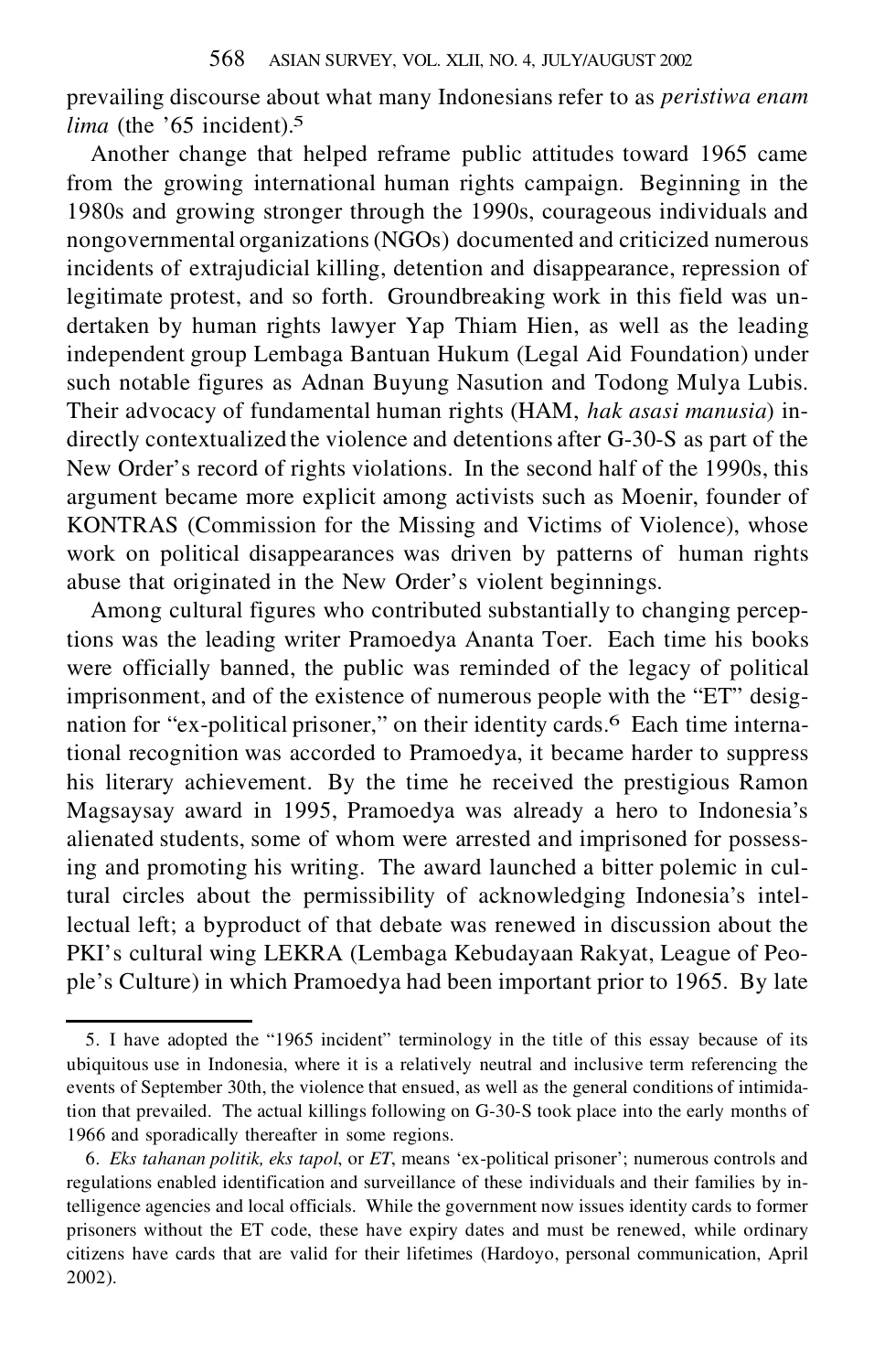1998, Pramoedya's name was frequently in the public ear, and the new edition of his long-banned book on the ethnic Chinese, *Hoakiau di Indonesia* [Overseas Chinese in Indonesia], was the occasion of a high-profile seminar and book-launching that raised the issue of stigmatization—whether of controversial writers or minority ethnic groups—to renewed prominence.7

At the midpoint of the 1990s, press treatment of *peristiwa enam lima* was still cautious, elliptical, and gave little space for suggestion of alternative viewpoints.8 This period began to see the publication of several books on 1965, including memoirs by parliamentarian Manai Sophiaan and former Sukarno minister Oei Tjoe Tat. Both were banned, as the government produced its own "white book" reiterating the official version of 1965 events in which the PKI'S Special Bureau, a clandestine political arm, played the central role.9 A watershed work was published by the Institute for Studies on the Free Flow of Information (ISAI, Institut Arus Informasi Indonesia). Its *Bayang-Bayang PKI* [Shadows of the PKI] countered the government's stance through extensive compilation of foreign reporting and existing evidence.10 It too was banned, but like the memoirs, was widely circulated informally. Other books followed, and thus by the time of Suharto's resignation, public perceptions were shifting and the long-impermeable aura of taboo around "the 1965 incident" had started to dissolve.

With the reinvigoration of the media in 1998, a flood of commentary, reflection, and zealous criticism of the New Order poured forth. Newspapers and weeklies published interviews with witnesses to 1965 who had long been silent. The pages of the prominent weekly *Tempo* featured former Colonel Abdul Latief, a key figure in the events on September 30, 1965, who was finally released from prison in 1998; A. M. Hanafi, the Sukarno-appointed

<sup>7.</sup> "Surat Pramoedya Buat Chen Xiaru" [Pramoedya's letter to Chen Xiaru], *Tempo*, October 12, 1998.

<sup>8.</sup> For instance, a feature article in the major daily *Kompas* looked at the livelihoods of residents on Buru island, in whose prison camps 10,000 ETs had been exiled; the article claimed that by dint of hard work, Buru islanders hoped to rid their home of its "black" reputation as home to members of the outlawed PKI. See "Pulau Buru Mengubah Citra Eks Tapol" [Buru changes political prisoner image], *Kompas,* May 10, 1994.

<sup>9.</sup> See "Gerakan 30 September: Pemberontakan Partai Komunis Indonesia, Latar Belakang, Aksi, dan Penumpasannya" [The 30th September movement: Insurrection of the Indonesian Communist Party, its background, actions and eradication] (Jakarta: State Secretariat of the Republic of Indonesia, 1994); *Kehormatan Bagi yang Berhak* [Rightful honor] (photocopy, 1994); *Memoar Oei Tjoe Tat, Pembantu Presiden Soekarno* [The memoir of Oei Tjoe Tat, assistant to President Sukarno], ed. Pramudya Ananta Toer and Stanley Adi Prasetyo (Jakarta: Hasta Mitra, 1995).

<sup>10.</sup> This independent media institute, founded by prominent journalist Goenawan Mohamad, is just one of a number of groups bringing out a stream of factual reporting on incidents of violence and human rights violations all over Indonesia. *Bayang-Bayang PKI* was published by ISAI in Jakarta in 1995.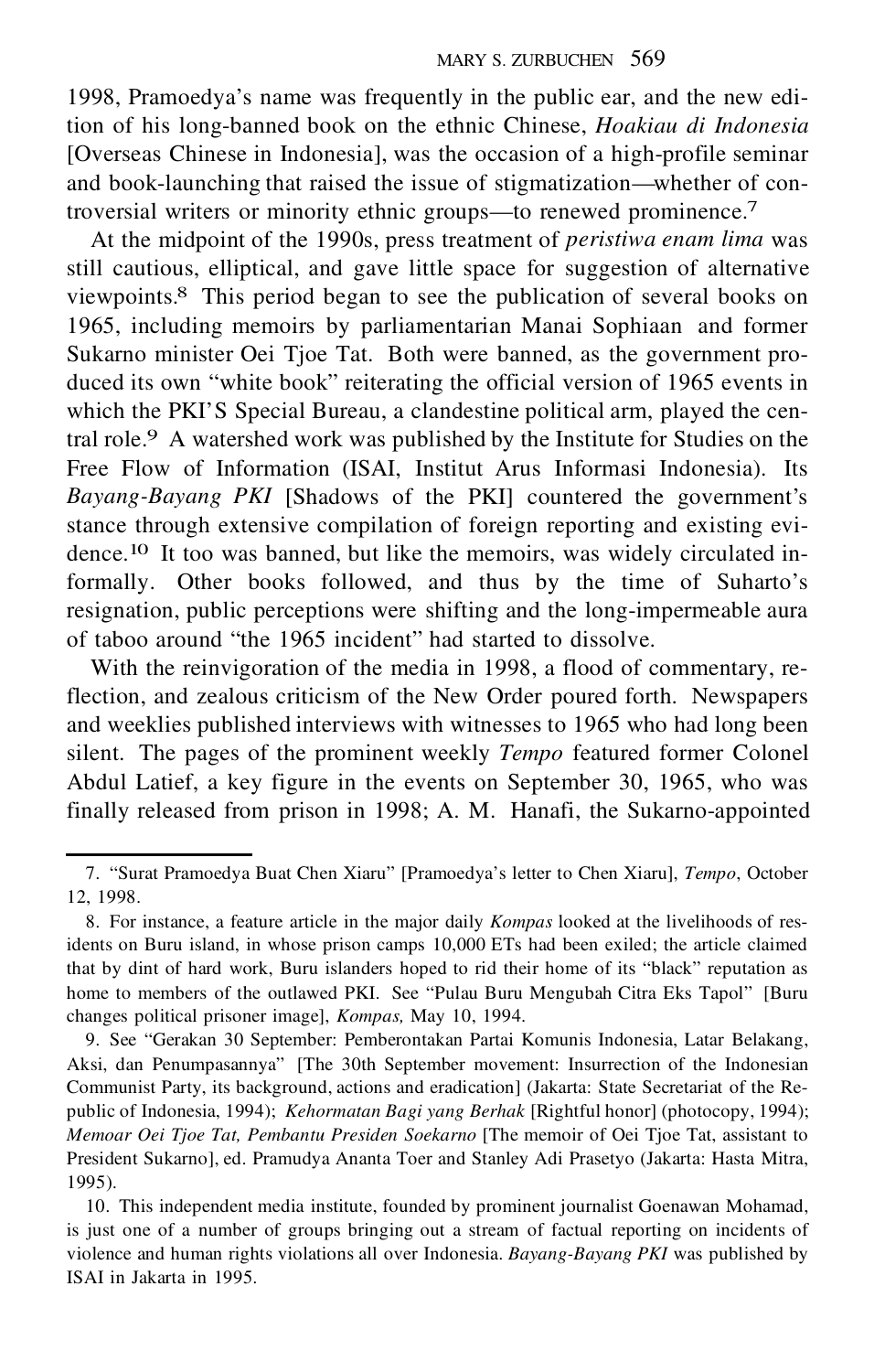ambassador to Cuba from 1963–66, long in political exile; Wisnu Djajengminardo, the Air Force commandant at Halim Perdanakusumah Air Base, the location of many of the events on September 30 and immediately after; and former Chief Justice Soegih Arto, who presided over corruption trials in the early days of the New Order.<sup>11</sup> The now-defunct newsweekly  $D\&R$  published a series of critical reports in September and October 1998 on the fate of former President Sukarno and the suspicious circumstances of Suharto's rise to power.12

This reportage contributed to growing uncertainty about New Order official history and its anti-communist truisms and shed new light on long-suppressed social and intellectual leaders. For instance, a biography of politician and educator Siauw Giok Tjhan, a cabinet minister under Sukarno imprisoned for 10 years by Suharto, illustrated the contributions of ethnic Chinese citizens beyond their stereotyped role as key players in business conglomerates.13 Books by Carmel Budiardjo and Sulami portrayed the circumstances of leftist women and political prisoners, helping to discredit powerful New Order propaganda about paganism, sadism, and sexual violence on the night of September 30.14 In addition, Saskia Wieringa's analysis of how images of violence by women were exploited by the media in 1965 (to propagate the notion that the left should be eliminated by violent means) was published in Indonesia,15 while Indonesian academics Hermawan Sulistyo and Iwan Gardono Sudjatmiko produced dissertations on the 1965 killings that further eroded official history.16

<sup>11.</sup> The four interviews cited appeared on October 12, 1998, December 19, 1999, June 20, 1999, and July 4, 1999, respectively. For more on the historical testimony of Colonel Latief, see excerpts from his book on 1965, along with an interview and commentary by Benedict Anderson in *Tempo,* April 16, 2000.

<sup>12.</sup> See 1998 *D&R* cover stories in the issues of September 26, "Bung Karno: Poisoned?"; October 3, "Soeharto, the PKI and the CIA"; October 10, "Dewi Soekarno: 'Soeharto Lied'"; and October 24, "The 'Missing' Medical Notes: Bung Karno's Last Days" (my translations).

<sup>13.</sup> Siauw Tiong Djin, *Siauw Giok Tjhan* [Siauw Giok Tjhan] (Jakarta: Hasta Mitra, 1999).

<sup>14.</sup> Budiardjo, a director of the London-based human-rights group TAPOL, wrote about the lives of "tapol," political prisoners, in *Bertahan Hidup di Gulag Indonesia* [Surviving in Indonesia's gulag] and visited the country in 2000 after long being considered persona non grata. Sulami was a senior officer of the women's organization GERWANI, Gerakan Wanita Indonesia [Indonesian women's movement]. After release from prison, she wrote *Perempuan: Kebenaran dan Penjara* [Women: Truth and prison]. Sulami has been a popular speaker at NGO forums and conferences, and she co-founded the advocacy group YPKP, or Yayasan Penelitian Korban Pembunuhan 1965–1966 [Research Institute on the Victims of 1965–66 Killings].

<sup>15.</sup> *Penghancuran Gerakan Perempuan di Indonesia* [The destruction of the Indonesian wo men's movement] (Jakarta: Garba Budaya and Kalyanamitra, 1999).

<sup>16.</sup> Sulistyo's dissertation was published as *Palu Arit di Ladang Tebu* [Hammer and sickle in the sugar fields] (Jakarta: Kepustakaan Populer Gramedia, 2000).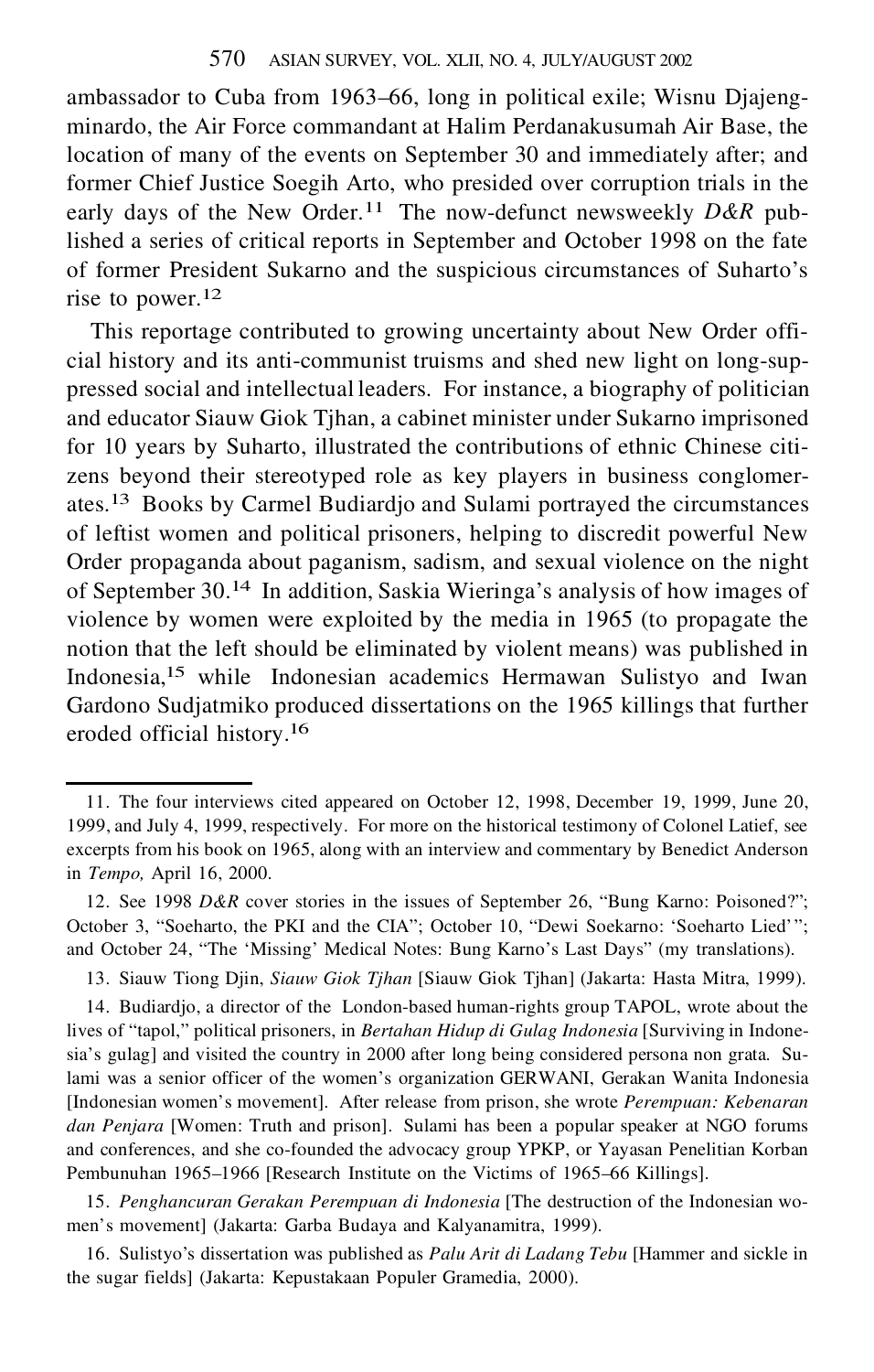Within two years of Suharto's resignation, these and many other accounts were widely available.17 It would have seemed unlikely before the second half of 1998 that publishers could bring out novels set in 1965, such as those recently published by former *Harian Rakyat* journalist Martin Aleida, and expolitical prisoner Putu Oka Sukanta, without being hit with a ban.18 Meanwhile, Pramoedya's works were sought out even though the formal ban on his work was never lifted. As a result of the openness in print and broadcast media, "1965" began to be perceived as part of the roster of wrongs committed by the former regime and part of the past that needed rectification. With public antipathy toward the former president growing, some Indonesians began to question the official versions of 1965 with which they had grown up.19

Once he became president in October 1999, Abdurrahman Wahid (popularly referred to as Gus Dur) quickly set a new tone and raised the ante in the political stakes around the truths of 1965. Wahid had long been an advocate of free speech and human rights; soon after his inauguration he invited Pramoedya Ananta Toer to the presidential palace, stating that he was an admirer of the writer's historical fiction and seeking Pramoedya's advice on Wahid's plans to revitalize Indonesia's maritime culture.<sup>20</sup> In a speech on International Human Rights Day, December 10, 1999, Wahid invited all Indonesians living as political exiles to return. On a stopover in Europe in early 2000, he met with a group of Indonesian political exiles in Paris and asked government ministers to take steps to restore the civil rights of former detainees and exiles.21 These actions spurred heightened attention to the conditions of the detainees and their families, and led to calls for revocation of onerous

<sup>17.</sup> Other titles include *Plot TNI AD-Barat di Balik Tragedi '65* [Behind the 1965 tragedy: The army and the west's plot] (Jakarta: TAPOL, MIK and Solidamor, 2000); *Menyingkap Kabut Halim 1965* [Lifting the fog over Halim Airbase, 1965] (Jakarta: Sinar Harapan, 1999); *Gerakan 30 September: Antara Fakta dan Rekayasa* [The 30th September movement: Between fact and manipulation] (Yogyakarta: Center for Information Analysis, 1999); *GESTAPU: Matinya para Jeneral dan Peran CIA* [The 30th September movement: Deaths of the generals and the role of the CIA] (Yogyakarta: Cermin, 1999).

<sup>18.</sup> Martin Aleida, *Layang-layang itu tak lagi mengepak tinggi-tinggi* [The kites no longer fly high] (Emansipasi-Damar Warga, 1999). Sukanta's book is *Merajut Harkat* [Repairing dignity] (Yogyakarta: Pustaka Pelajar, 1999).

<sup>19.</sup> The newsweekly *D&R* published a report on efforts in "historical revision" in its edition of May 10–15, 1999. See also *Tempo*'s issue of October 3, 1999, for a survey of New Order historical claims and alternative interpretations: "Gerakan 30 September 1965: Tragedi Bertirai Kabut*"* [The movement of 30th September 1965: Tragedy in a fog of uncertainty].

<sup>20.</sup> "Gus Dur Merindukan Kejayaan Majapahit" [Gus Dur's nostalgia for the glory of Majapahit], in the weekly *Gamma*, November 14, 1999.

<sup>21.</sup> As reported in the lead story in *Gamma, "*Pulanglah Si Anak Hilang*"* [The lost child returns], January 9, 2000. See also "Govt. Puts Out Welcome Mat for Political Exiles," *Jakarta Post* (in English), January 30, 2000.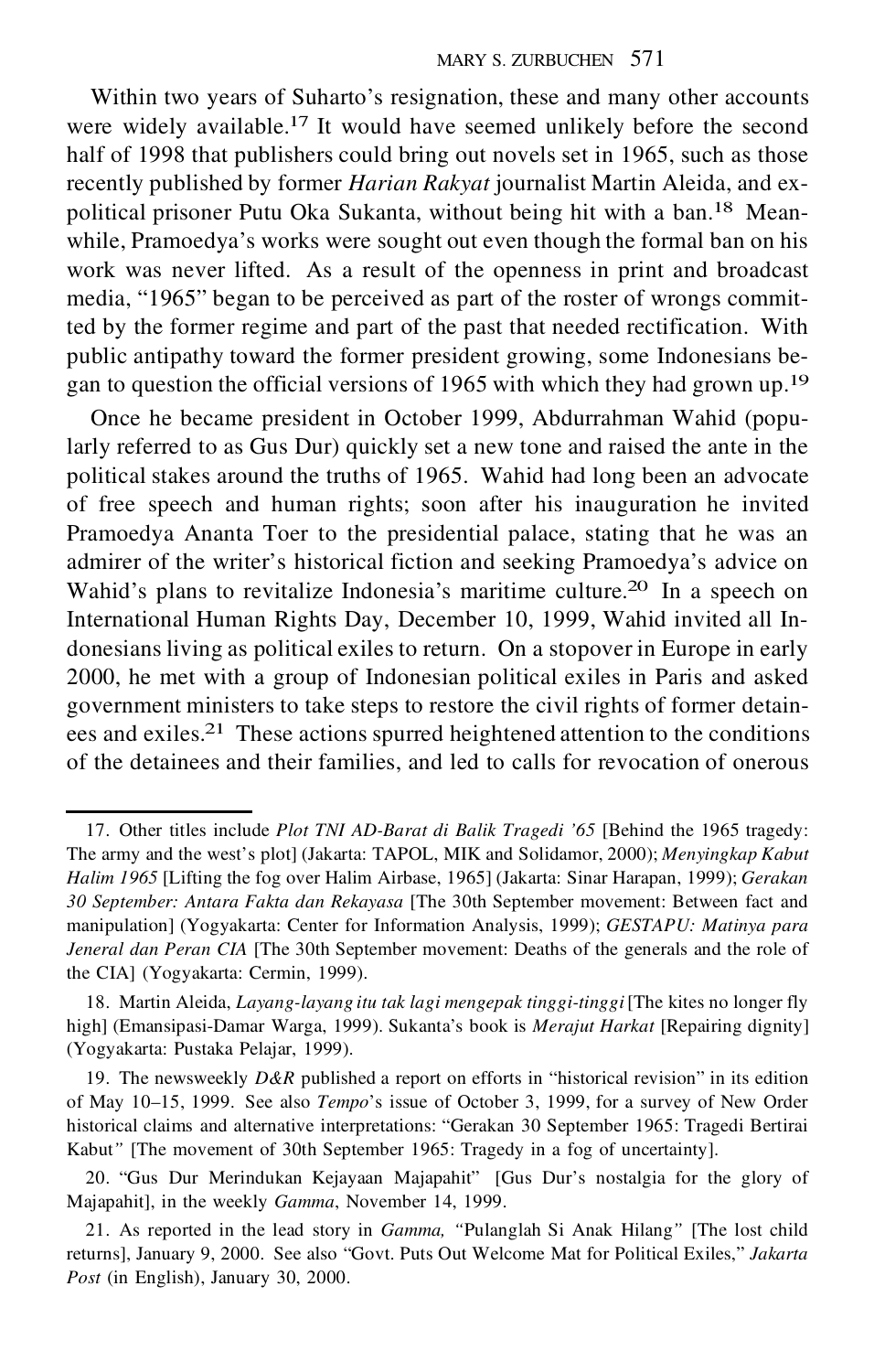regulations mandating control and surveillance of "ET" individuals.22 Wahid's next move came during an appearance on the morning television talk show *Secangkir Kopi* [A cup of coffee] on March 14, 2000, when he referred to killings of alleged communists committed by elements of his mass organization Nahdlatul Ulama (NU, Council of Scholars). The president registered his apology for such actions and encouraged citizens to "open up" the history of 1965 and other incidents of human rights abuses.<sup>23</sup> These presidential forays into the hazardous minefield of G-30-S official history were duly noted, but Wahid's next effort was both unexpected and hugely controversial. In calling for a revocation of the ban on Marxism-Leninism, known as Decree No. 25 of 1966 of the People's Consultative Assembly, he struck at the heart of the weakening specter of communism in Indonesia through an attempt to demystify an ever-present yet relentlessly suppressed bogey, and in doing so challenged the foundation of the New Order itself.24

Wahid argued that the ban was unconstitutional in limiting freedom of thought and expression and Indonesia needed to liberate itself from what analyst Kusnanto Anggoro has called the "chains of fetishism" that had led to abuse of the state apparatus as a tool of political repression.25 But Wahid miscalculated the extent of the public's readiness, and was unable to convey the democratic conceptual framework of his proposal. A burst of strong criticism exploded around him, as uneasy local religious leaders cited dangers of atheism or of the rebirth of the PKI as a legal party. Rivals from within the reform movement, including People's Consultative Assembly chair Amien Rais, saw Wahid as overreaching his powers and quickly moved to block any parliamentary debate over the proposed revocation. Student groups criticized the president for sparking anxiety among the people, and anti-communist demonstrations erupted in Jakarta and other cities in early April 2000. Antileft vigilante and Muslim groups made their opposition known by descending on the presidential palace as well as threatening an advocacy group working on behalf of 1965 victims.

<sup>22.</sup> The infamous Ministerial Instruction no. 32 of 1981, titled "Guidance and Monitoring of Former Political Detainees and Prisoners of G30S/PKI," restricts the livelihoods, movements, and social interactions of such individuals. See "Activists and the government overlook ex political detainees," *Jakarta Post*, March 18, 2000; and "Aturan-aturan tentang 'Bersih Lingkungan' Harus Dicabut" [Regulations on 'clean political environment' must be revoked] in *Kompas*, March 15, 2000.

<sup>23.</sup> See "Gus Dur: Sejak Dulu Sudah Minta Maaf" [Gus Dur: Been apologizing a long time], ibid., March 15, 2000.

<sup>24.</sup> In 1966, one of the *Tri Tuntutan Rakyat* or *Tritura* [Three demands of the people] was the banning of the PKI and its ideology; Suharto consolidated his power by supporting and then acceding to the Tritura demonstrations.

<sup>25.</sup> "PKI: Opening a New Chapter, Without Closing Book," in the *Jakarta Post*, March 30, 2000.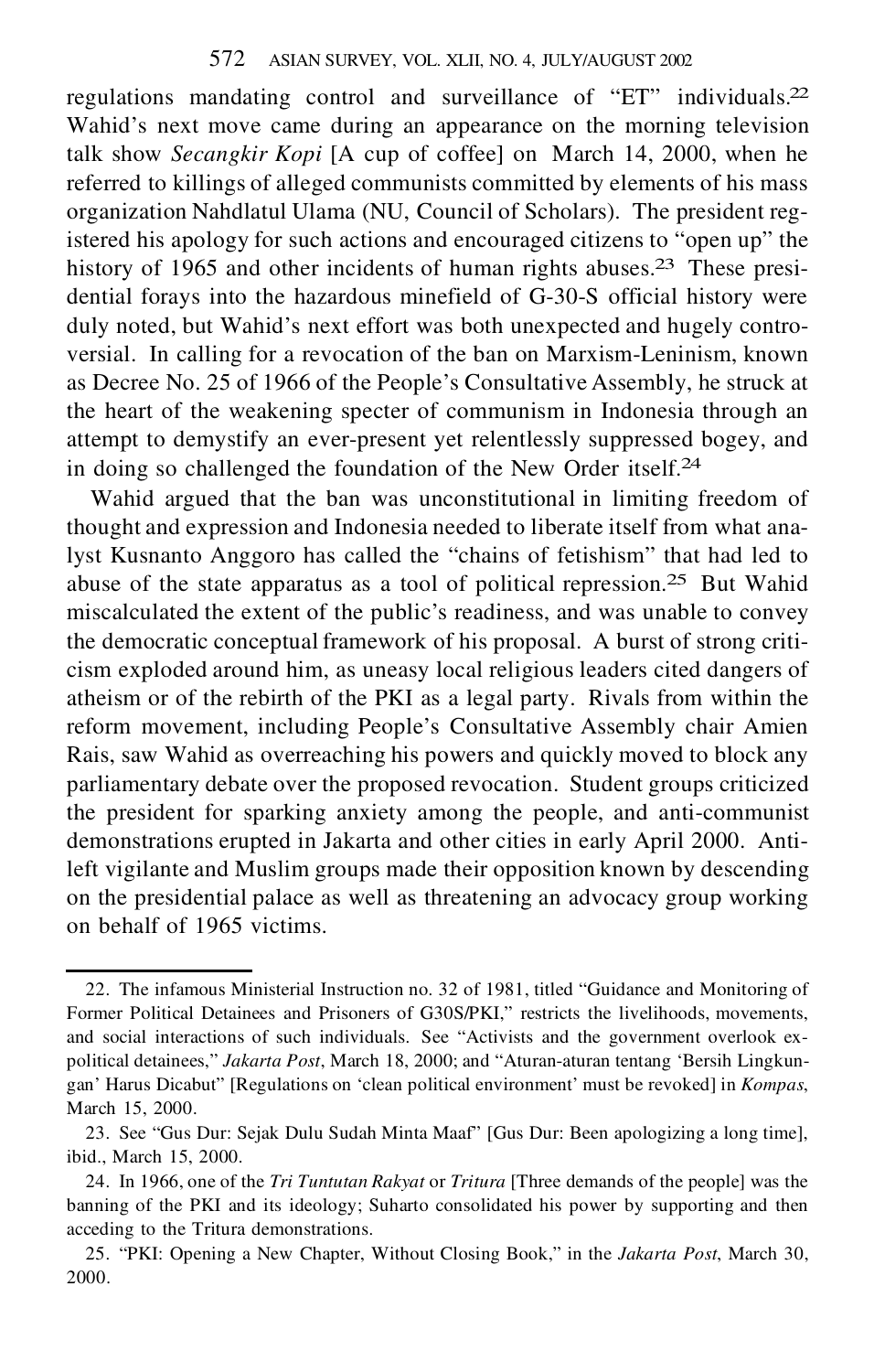The public process of coming to terms with the legacies of 1965 thus lost its earlier focus on recovering history and was readily subsumed within familiar polarizations: left vs. right, communism vs. Islam. This tendency still threatens to overshadow, and may preclude, a deeper dialogue on the implications of the violence stemming from 1965 for the country's emerging democracy. What began with those killings continues to plague Indonesia today in acts of vigilantism, mob violence, and terrorism by clandestinely organized groups. Intolerance of political opposition is a feature of present-day discourse just as in the past, and the capacity to resolve differences on the basis of values of civility and tolerance appears as fragile today as in 1965. The phantom of communist revival was invoked in early 2001 by Akbar Tandjung, the parliamentary Speaker and leader of Golkar, the former ruling party, in the form of accusations against the small, neo-left PRD party. In Indonesia's major cities, anti-PKI sentiment appeared in banners and graffiti, as witnessed in a sign hung above a Jakarta highway in August 2001 reading " $PRD + DEKRIT = PKI."<sup>26</sup>$ 

## The Path of Formal Truth-Seeking

According to those close to President Wahid, his controversial proposal to revoke the ban on communist teachings sprang from a spirit of reconciliation that acknowledged the sufferings inflicted by 1965 and its aftermath.<sup>27</sup> Even before Abdurrahman Wahid became Indonesia's fourth president, however, calls were heard for official action to investigate and rectify the wrongdoings of the Suharto years, including massive state corruption and legal and human rights abuses. Former President B. J. Habibie helped establish investigative commissions on rights issues during his brief tenure in 1998–99, including the Joint Fact-Finding Team (Tim Gabungan Pencari Fakta) set up to look into the killings, riots, and rapes of May 1998 in Jakarta, as well as a National Human Rights Commission inquiry into military operations in Aceh. In the months following Suharto's resignation, there was a widespread sense that the reform agenda must include uncovering the entire legacy of New Order abuse of power, including 1965. An August 12, 1998, *Jakarta Post* editorial, "Truth and Reconciliation," predicted that it would be "only a matter of time before people who felt the brunt of the government's wrath for their links, direct or otherwise, to the outlawed communist movement in Indonesia, begin to demand restitution."

<sup>26.</sup> *Dekrit* [decree] refers to the controversial declaration of emergency by former President Wahid issued on July 23, 2001, which triggered his removal by the People's Consultative Assembly.

<sup>27.</sup> See the remarks of Foreign Minister Alwi Shihab, cited in "Communism Protected by Constitution: Gus Dur," in the *Jakarta Post*, April 13, 2000.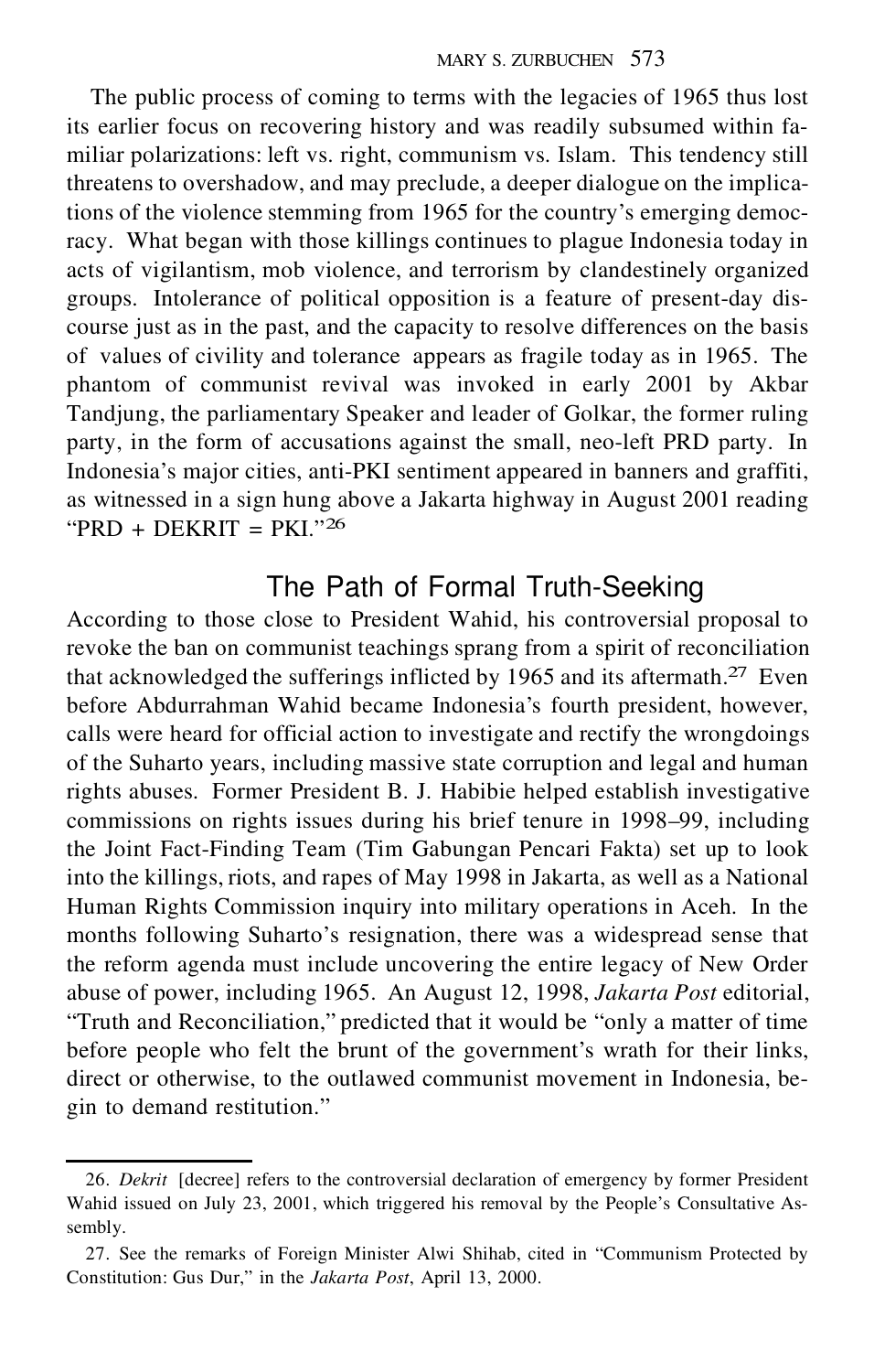In that atmosphere of social conflict, restiveness in the provinces, and public suspicion of government, such calls for official truth-seeking efforts were frequently linked to an agenda of national reconciliation. A leading military spokesperson at the time, General Agum Gumelar, cited the need for a national dialogue, or *rembug nasional*. The Jakarta Social Institute, a local nongovernmental group associated with the Volunteer Team for Humanity (Tim Relawan Kemanusiaan), which itself conducted community-level investigations into the events of May 1998, issued a "reflections" paper at the end of the year that mentioned the need for a Truth and Reconciliation (TRC) model for Indonesia. Earlier in the year, senior and respected public figures such as Emil Salim had called for truth and reconciliation efforts in a national workshop on human rights. However, statements from NGOs and officials alike lacked specifics about how such commissions might work, and which sorts of "truth" needed to be clarified or acknowledged.

A more concrete proposal for an "Independent Truth Commission for National Reconciliation" (Komisi Independen Pencari Kebenaran untuk Rekonsiliasi Nasional) appeared in January 1999—the product of none other than Abdurrahman Wahid. Called by its acronym KINKONAS, this would have been a non-official commission comprising leading Indonesian as well as prominent international figures. Its terms of reference were to "find, and acknowledge, the truth regarding major issues and incidents, such as the issues of East Timor, Irian Jaya and Aceh, with the purpose of formulating ways to resolve these issues and allow Indonesians to learn from the past so that similar mistakes would be avoided in the future."28 The possibility of including the events of 1965 among the range of issues for KINKONAS to consider was not precluded. Then-President Habibie and the military were cool toward both the agenda and the international composition of KINKONAS, however, and Wahid's own growing status as a possible presidential alternative in 1999 overtook his initiative: in the end, KINKONAS was never realized.

When Wahid became president in October 1999, Indonesia had been badly bruised by the international exposure and criticism of the August-September violence by anti-independence militias in the former province of East Timor. Expectations in some segments of the public were that the government would proceed with a transitional justice agenda, that human rights prosecutions should and would occur, and that a long-awaited opportunity was open to present the truth about wanton military-supported excesses in Timor and other regions of the country.

<sup>28.</sup> Excerpted from typescript document, "Independent Truth Commission for National Reconciliation," dated February 19, 1999 (n.p.).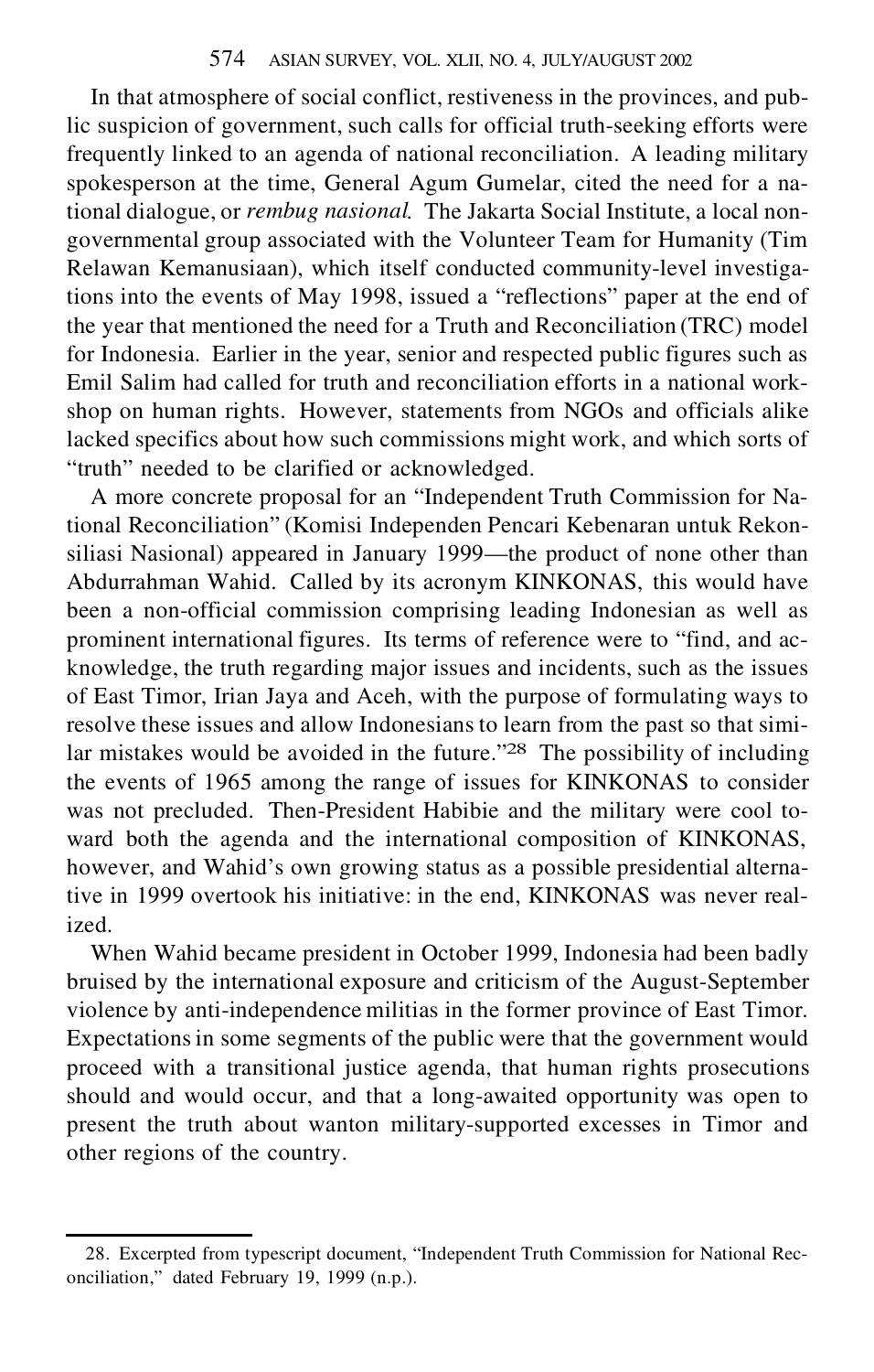There is not space in this discussion for details on legal and political debates around Indonesia's transitional justice efforts.29 In brief, a law to establish a Human Rights Court was drafted, debated in Parliament, and finally passed in late 2000, following on the earlier Human Rights Law enacted in 1999. A bill to establish a Truth and Reconciliation Commission is still (in mid-2002) in draft form. These pieces of legislation have involved nongovernmental groups and rights activists on their drafting committees, public discussions, as well as parliamentary hearings on each bill. Legal rights advocates have queried how far the government and the military are willing to go in opening up the record of the past. Passage of the Human Rights Court law, for instance, has been linked to Indonesia's efforts to forestall any action in the World Court to prosecute senior figures for war crimes in East Timor. It is important to recognize that in these formal judicial processes, the killings of 1965 figure as just one among many historical events that may require investigation. Other cases of violence and patterns of repression by the state on the roster include those in Tanjung Priok, Lampung, Aceh, Irian Jaya, the "Malari" riots of 1974, the attack on PDI headquarters in 1996, disappearances of activists in 1998, the Trisakti student deaths, and the murders of labor organizer Marsinah and journalist Udin. There are advocates and campaigners for each of these episodes and many others.

Despite the flurry of legislative activism, many Indonesians remain skeptical about the government's commitment to achieving justice and convinced that courts, prosecutors, and judges are deeply corrupt and ineffective.30 There is only moderate optimism that a TRC could be effective, since the public has witnessed many high-level governmental commissions that appeared to accomplish little. Some human-rights activists argue against the TRC concept, seeing it as a compromise with the New Order that might preserve impunity and grant sweeping amnesty. In this view, the judicial process is the only valid path toward justice. There is a marked absence of voices that explain the tradeoffs between judicial and non-judicial forms of

<sup>29.</sup> As one example, there has been considerable controversy over the new Human Rights Court law because of its non-retroactivity provision, which precludes prosecution under that law for crimes committed before the statute existed (in accordance with international legal norms). Parliament and the executive would need to recommend that special Ad-Hoc Human Rights Tribunals be established for cases antedating the statute.

<sup>30.</sup> The hapless furor in 2001 over the hunt for Tommy Suharto (who disappeared after his conviction and 18-month sentence for fraud were upheld), and the failure of all police efforts to arrest him, was viewed by Indonesians as proof of high-level governmental weakness or collusion. Now that Tommy has been arrested, and put on trial in March 2002 (accused of plotting the murder of Justice Syaifudin Kartasasmita, who had found him guilty), the government hopes to be seen both domestically and among international donors as responding to widespread public demands for justice.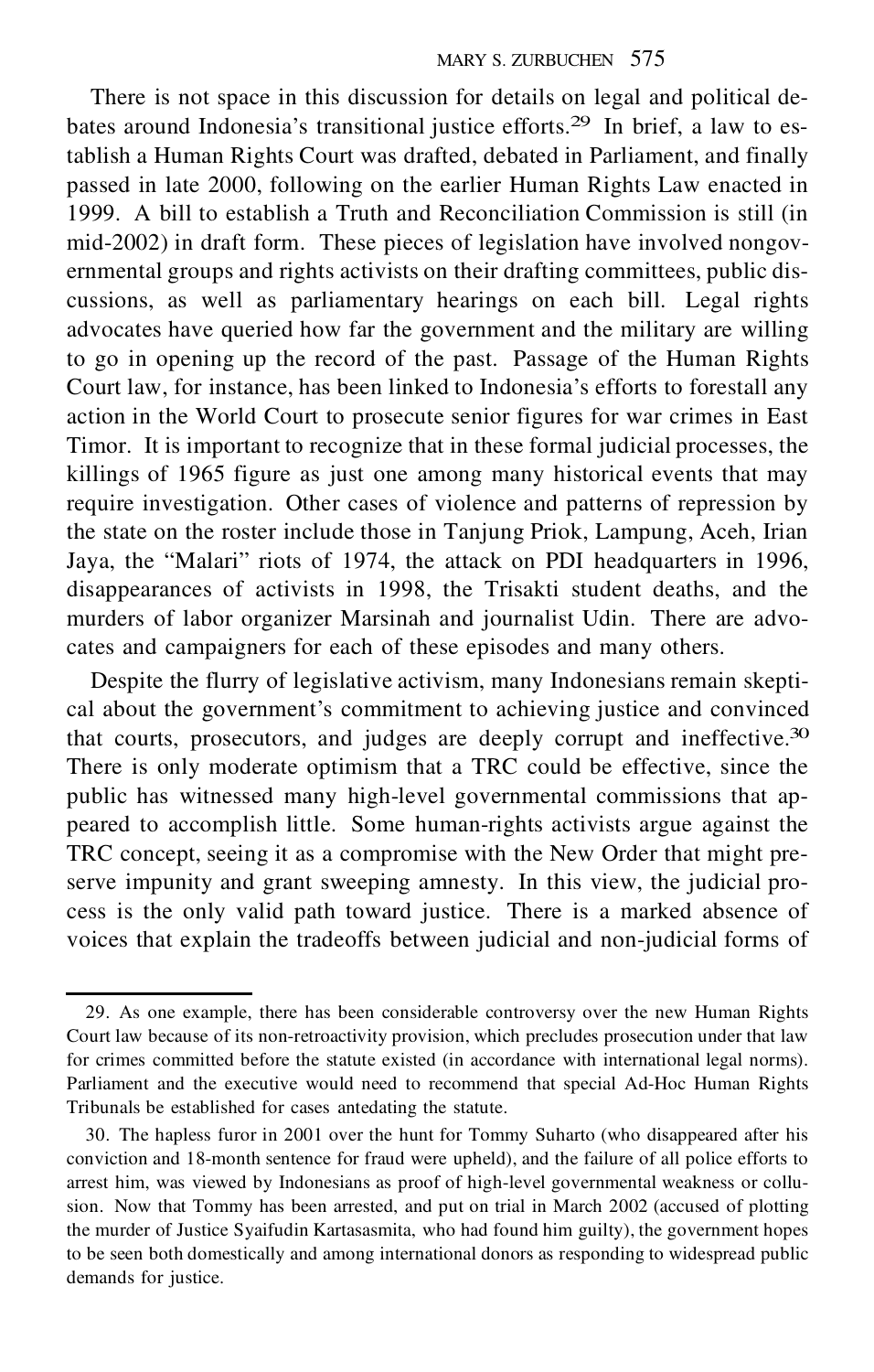truth-seeking and argue for both elements to form part of Indonesia's endeavor to deal with the legacy of New Order violence that began in 1965.

There is international experience supporting the proposition that a truth commission process could address the atrocities of 1965 in a manner that serves the dual objectives of historical understanding and justice in a transitional Indonesia. Looking at the record of some 20 commissions empaneled around the world, it is evident that truth commissions can establish an official public record of lasting value.<sup>31</sup> They can forge understanding of broad patterns of abuse in a way that differs from a court's focus on a limited number of provable individual crimes and perpetrators. A truth commission can suggest reforms in institutions and in laws to prevent recurrence of atrocities and can recommend legal actions against perpetrators or reparations for victims. And perhaps most crucially, truth commissions are a forum for society to listen to the voices of victims themselves and acknowledge the reality of their suffering. It is this latter dimension that is most often overlooked at elite levels in Indonesia as the country comes to terms with its troubled past.

At this moment, the draft law for Indonesia's Truth and Reconciliation Commission would include the killings of 1965–66 within its mandate. Yet, with the aging and death of many survivors and witnesses, special attention needs to be given to how these events will be investigated and understood, what kind of evidence is still available, and what protection and support of potential witnesses might need to be provided. A truth commission would need to define carefully the goals of revisiting 1965 and convince a doubtful public that the commission represented a concern for all citizens' rights and was not simply a method for the government to launch political attacks on its rivals (for example, on the former ruling party Golkar).

A truth commission looking into 1965 could prove especially valuable if it defined its purpose as historical clarification, rather than limiting its mandate to determining individual culpability or naming perpetrators. Through listening to people directly involved in and affected by violence and extralegal acts, a commission could build a comprehensive picture of the extent of the killings, their deep and abiding impact on Indonesian society, and the manner in which they institutionalized and justified horrific violence. While it is daunting to seek criminal prosecution through the difficult and costly effort of building cases against crimes in the distant past, a commission could nonetheless acknowledge individual suffering and loss, help build a new shared awareness, and perhaps address the collective, silenced memory that is at the heart of this troubled legacy. The lessons learned in such a process could well help Indonesia to, as the *Jakarta Post* put it, "come to terms with our

<sup>31.</sup> See Priscilla Hayner, *Unspeakable Truths: Confronting State Terror and Atrocity* (New York: Routledge, 2001).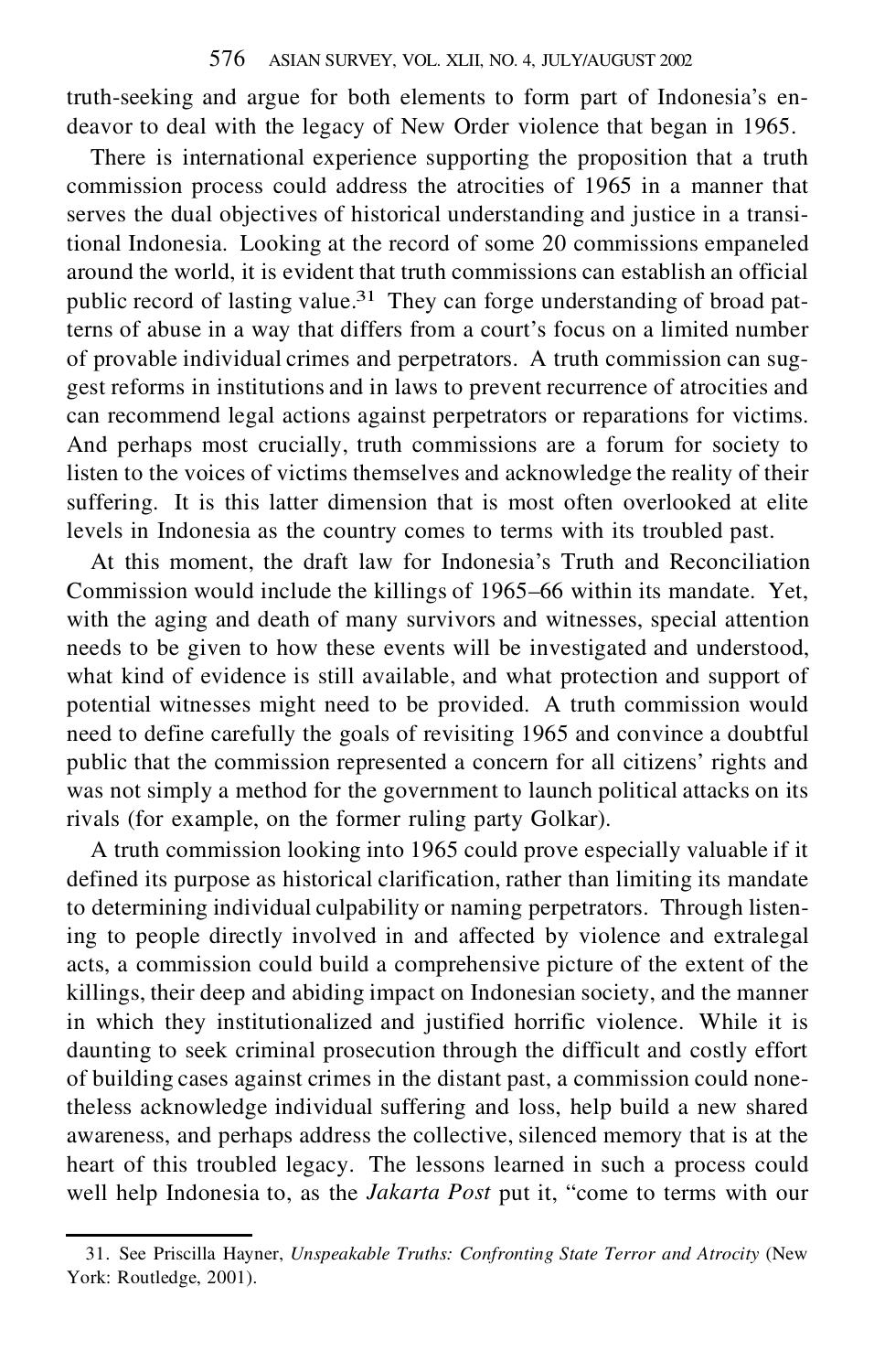violent past . . . to uncover the truth surrounding what must rank as the darkest page of the nation's modern history."32

### The Work of Personal Memory

Among the constraints to be overcome by any truth commission effort in Indonesia would be the long-imposed suppression of individual memory. Until very recently, a pervasive sense of fear and avoidance has held back memories of 1965, and it has been rare for victims to voice their experiences. As mentioned above, many survivors, perpetrators, and witnesses have held their personal recollections in cautious silence. Given prolonged stigmatization by the New Order,<sup>33</sup> as well as continuing "anti-communist" polemics,<sup>34</sup> one can understand the continued reluctance of eyewitnesses and victims to come forward with their stories.

But with the end of the New Order, the opening of public discursive space as discussed above, and the initiation of legal efforts to establish a new human-rights regime in Indonesia, speaking about personal experience has in some measure become less risky. This is in part because of the individuals and groups who work on gaining recognition for victims. The publication of Pramoedya Ananta Toer's memoirs, which first appeared in Indonesian as *Nyanyi Sunyi Seorang Bisu* [Silent song of the mute] and were edited in English under the title *The Mute's Soliloquy*,35 and also his international book tour in 1999, have been benchmarks in this effort. In 1999, Pramoedya, Sulami, and other former prisoners established the YPKP, which has gathered information and testimonials in several regions. The Volunteer Team for Humanity, similarly, works at the local level to document personal experiences, with an agenda of promoting humanitarian ideals and rehabilitation for for-

<sup>32.</sup> "Our conscience," *Jakarta Post*, March 17, 2000.

<sup>33.</sup> Two state institutions of ideological control, the *Litsus* [Special Investigations] and *Bakorstanas* [Coordinating Agency for National Stability] were closed in March 2000; however, regulations are still on the books that require former political prisoners to report to local authorities regularly and restrict their employment opportunities and civil rights. In some parts of Indonesia, these policies are still strictly applied.

<sup>34.</sup> In 2001, scattered actions by a variety of self-declared anti-communist groups occurred regularly. In addition to scapegoating the neo-left PRD party, some groups such as the *Gerakan Pemuda Kabah* (GPK, Kabah Youth Movement) harassed independent organizations working on rehabilitation issues. In May, major bookstore chains were warned by the *Aliansi Anti Komunis* [AAK, Anti-Communist Alliance] and other groups to remove "communist" titles from their shelves or face vigilante raids on National Awakening Day (May 20). The threats prompted many stores to remove popular books such as *Pikiran Karl Marx* [The thought of Karl Marx] by Frans Magnis Soeseno. The AAK has been led by Timorese militia leader Enrico Guterres and appears to be an eclectic mix of Muslim hardliners, allies of former President Suharto, and nationalists opposed to the secession of East Timor (see "Threats Drive Books Underground," *Los Angeles Times*, May 13, 2001).

<sup>35.</sup> Edited by Willem Samuel (New York: Hyperion East, 1999).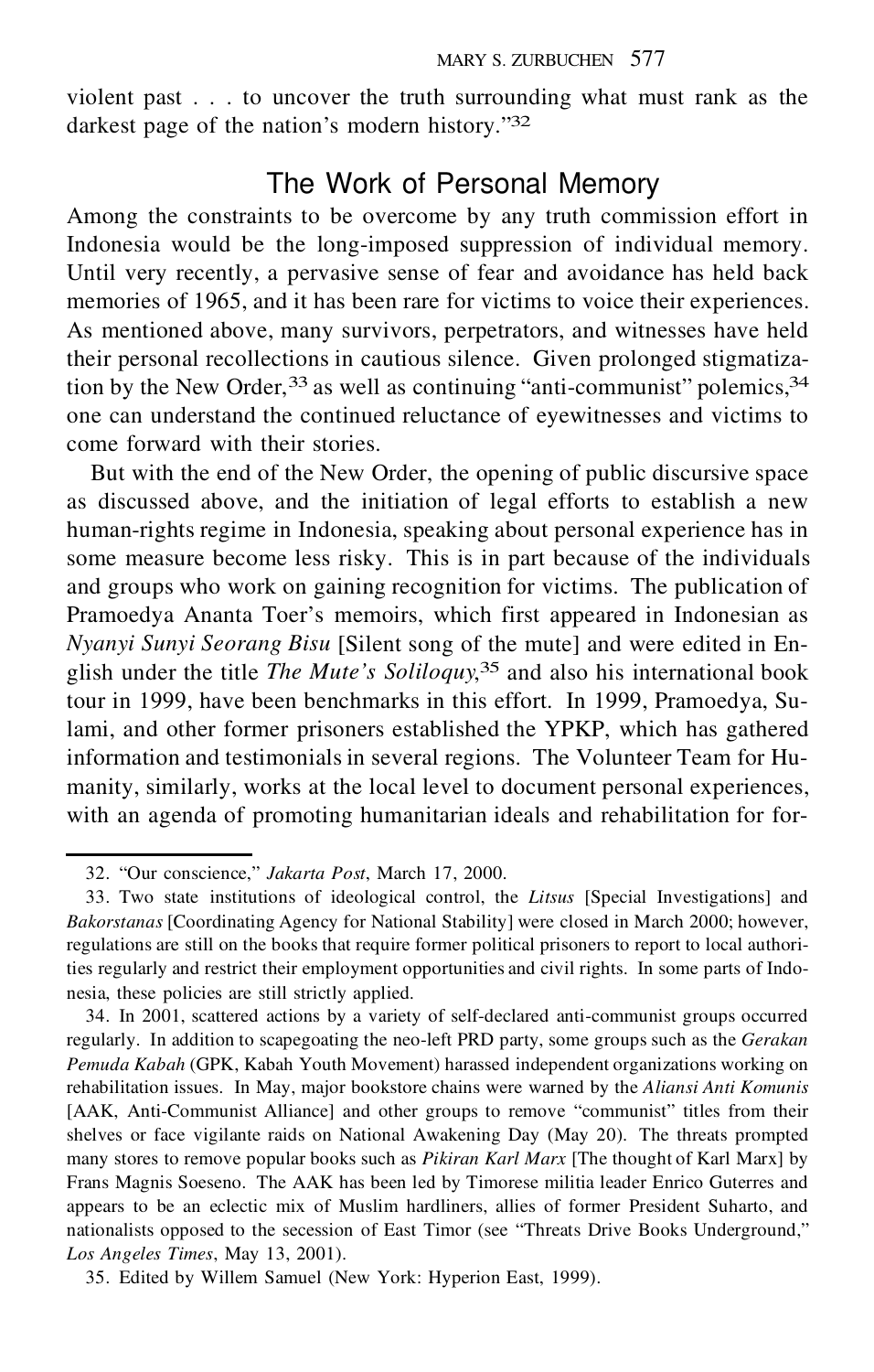mer prisoners and others suffering discrimination. The National Commission on Violence Against Women (Komisi Nasional Anti Kekerasan Terhadap Perempuan) works with independent groups on a program to build support systems for victims and witness protection programs.

In all these efforts, students, members of faith communities, and local volunteers are contributing to the creation of an environment where fear does not entirely silence victims, including those of the 1965 events. This process of validating personal history must evolve within each community, for in many cases victims and perpetrators still live in proximity and are part of the same social and cultural networks. In Bali, the scholars Degung Santikarma and Leslie Dwyer are bringing an ethnographic perspective to these issues through in-depth study in a village where large numbers of people were killed in 1965–66. They seek to understand how village life, ritual cycles, and family dynamics have absorbed and reflected the trauma and continuing secrets of those times. For the Balinese, recovery and reconstitution of the bodies of those murdered in 1965, and their consecration through the ritual cycle of Balinese cremation, is a need painfully felt, decades after the event. Santikarma speaks of the desire for an embodiment of the past that moves beyond the conventions of language used to describe it. And while cultural explanations may not be sufficient in accounting for the events of 1965, he suggests, it is through cultural frameworks of meaning that such traumas must be interpreted and resolved:

[T]he past, or historical memory, is not just a matter of active, intentional remem bering or forgetting. The past soaks into the ground of the present, saturating it with meaning and shifting the landscape with its cultural and emotional weight. It can be buried or even burned, but its ashes change the composition of the soil.<sup>36</sup>

For individuals who survived the trauma of 1965 and their children, the ending of stigmatized status in their immediate surroundings—in the eyes of family, community, and local authorities—may be a higher priority than seeking validation through a public or national truth-seeking process. And unless victims are empowered to tell their stories, a national truth commission would be a premature and flawed endeavor. This realization has motivated independent organizations such as ELSAM (Lembaga Studi dan Advokasi Masyarakat, Institute for Social Studies and Advocacy) to assist local groups doing the work of truth-seeking through personal memory, in hopes of building a broader consensus on the unacceptability of political violence. Such local endeavors often start simply, with gatherings of victims or ex-prisoners who listen to each other's stories. In some cases, victims of

<sup>36.</sup> Santikarma, "Landscapes of Emotion, Embodiment and Ritual: Post–1965 Balinese Culture," paper presented at the Conference of the Society for Balinese Studies, Denpasar, Indonesia, July 11–13, 2000.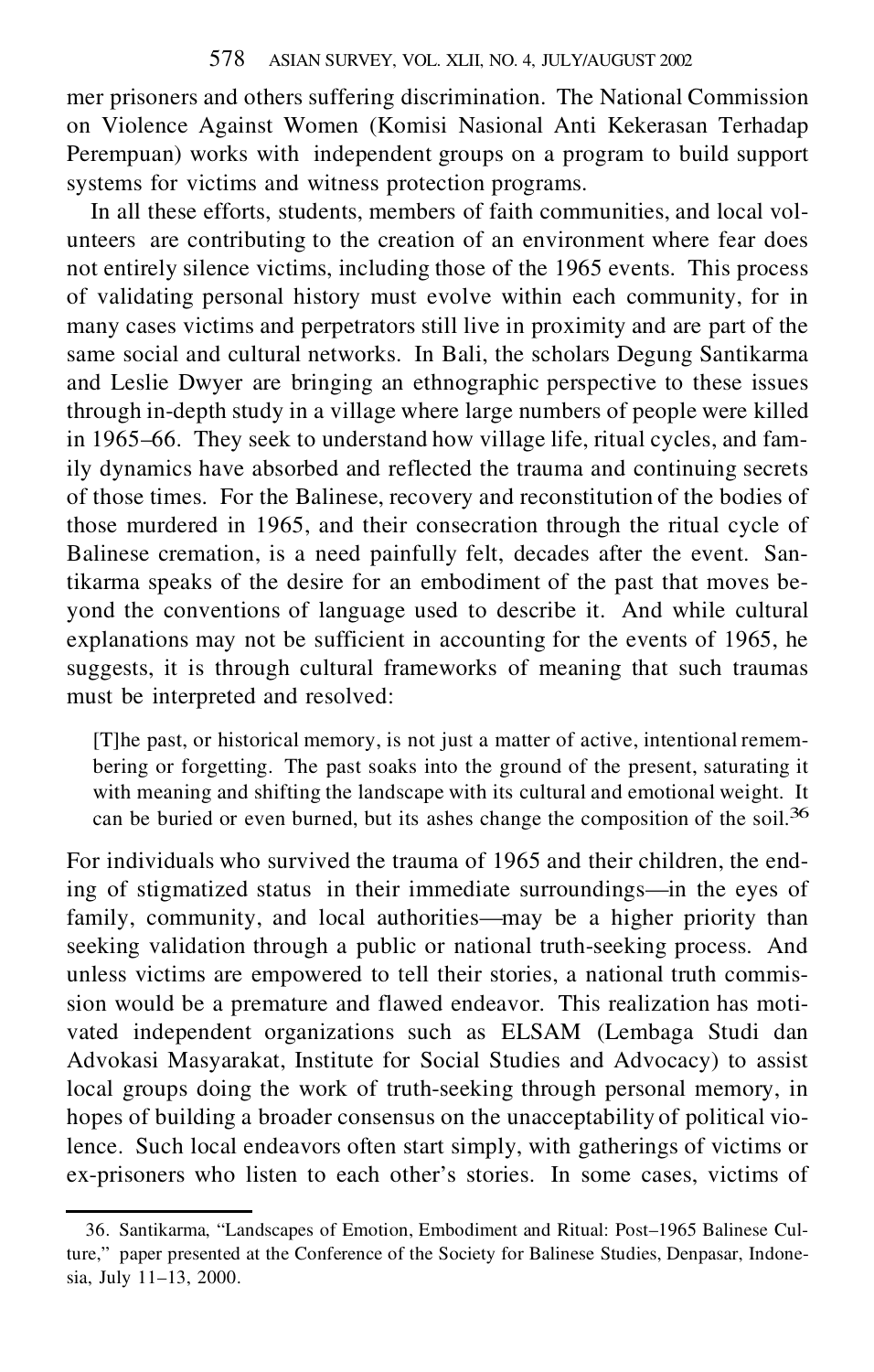1965 violence have met with those with different experiences of rights violations—people, for example, from Tanjung Priok, or Lampung, or Aceh—and the commonality of these personal histories has been explored. Karlina Leksono, a scholar and activist who has spent much of the past several years working to end violence, has written about the voicing of personal memory as an essential element of any social healing or national reconciliation process:

When protracted and costly judicial processes are not likely, hearing the voices of victims represents the minimal step in preventing continued political amnesia; at the same time, it represents a process that allows peace with the past to be achieved, giving renewed meaning to the values of peaceful co-existence.37

For at least some communities of victims of 1965, having their stories listened to may be the beginning of justice. Furthermore, the silence and amnesia engendered by 1965 continues to affect not just the "losers" but also the "winners" of that confrontation. This recognition enables a new empathy to emerge between individuals shadowed by violence and guilt. In a moving essay presented at a recent meeting of political exiles and other Indonesians in Belgium, Nani Nurrachman-Soetojo, the daughter of one of the six generals killed on September 30, 1965, spoke of personal memories, her ambivalence toward the official cult that memorialized her father as a martyr, as well as her own "moral responsibility for the future of [Indonesian] society without a legacy of hatred and vengeance."38

### Conclusion

On March 25, 2001, in the village of Kaloran near Temanggung north of the central Javanese cultural center of Yogyakarta, a ceremony was organized for the reburial of the remains of more than 20 individuals killed during the violence of 1965–66. The remains had been exhumed from a mass grave in the district of Wonosobo in January by the YPKP, and through testimony of a living witness the remains were linked to a list of specific individuals known to have been arrested together. The reburial was to be conducted with the families of the slain in a multi-faith rite employing Islamic, Christian, and Buddhist prayers. According to local and international media reports, the ceremony was intended to "show respect for the fallen, whatever their alleged political leanings, and to provoke more open discussion of what Indonesians

<sup>37.</sup> "Berdamai dangan Masa Lampau: Antara Menghukum dan Mengampuni" [At peace with the past: Between judgement and forgiveness], unpublished paper presented at the Seminar on Resolving Serious Human Rights Violations from the Past: Between Truth and Justice, organized by ELSAM, Jakarta, April 11–12, 2000. The passage cited is my translation.

<sup>38.</sup> "Pergumulan Nalar dan Rasa: Rekoleksi Ingatan dan Refleksi Pengalaman atas Peristiwa G30S/PKI" [The struggle of reason and emotion: Recollecting memory and reflecting experience of the events of 30 September 1965], unpublished paper, September 2000.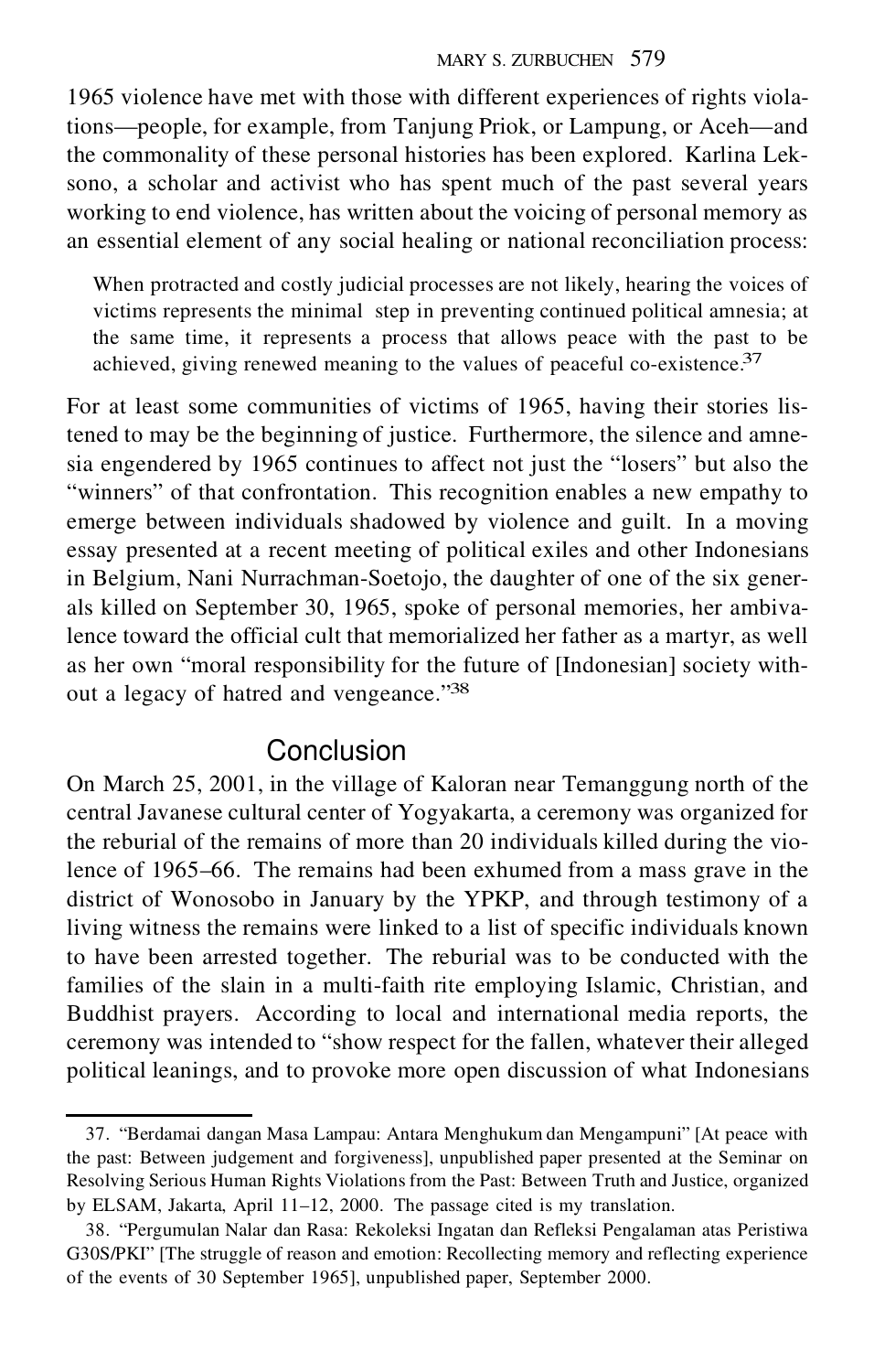did to each other in the 1960s in an effort to avoid such incidents in the future."39 Before the ceremony could start, however, a crowd of self-proclaimed Muslim anti-communists confronted the procession bearing the 1965 dead, seizing and breaking open coffins, and scattering the remains. Under the rubric of Forum Ukuwah Islamiya Kaloran, the intruders declared that the remains could not be interred in Temanggung, and called on a local legislator to demand that YPKP be disbanded to prevent a revival of communism in Indonesia. The burial ceremony's main organizer, a former political prisoner, was chased from his home and went into hiding.

In addition to underscoring the persistence of anti-PKI sentiment in Indonesia, the Wonosobo case highlights the resistance within parts of the Muslim community toward re-examination of the events of 1965–66. With Islamist ideology on the rise in Indonesia, and the tendency for hard-line groups to take aggressive postures against communist "revival," efforts for reconciliation and rehabilitation on the national level must be seen as fragile at best.40

What happened in the village of Kaloran gives significance to all three dimensions of the historical memory of 1965 discussed above. First, despite efforts to open the history of 1965 to new scrutiny and analysis, public discourse on the topic is still dangerously polarized, with numerous non-formal, fluid "alliances" and "youth movements" proclaiming an anti-PKI stance.<sup>41</sup> Second, despite endeavors toward careful facilitation of community-based approaches to reconciliation or commemoration, there was no mediating agent on hand in the Kaloran incident to prevent terror and violence—a role that might have been played by a credible national or regional truth commission body.

Third and finally, the Kaloran incident demonstrates the risks of evoking personal memories of 1965. In this literal unburying of a past that many still see fit to keep underground, unseen, and unspoken, Indonesian families claimed their connections to named individuals through a public rite. Their action asserted the legitimacy of personal memory in the face of official history. This claiming of the so-called communist dead as their own in fact runs counter to the hesitancy, silence, and fear that still prevents millions of In-

<sup>39.</sup> *South China Morning Post*, March 27, 2001.

<sup>40.</sup> At least one effort underway within the NU mass organization seeks to mediate longstanding tensions around the organization's role in the violence of 1965–66. Under the rubric of Syarikat (Association), NU activists are conducting research and forging dialogues between sur vivors and perpetrators.

<sup>41.</sup> In addition to the Kabah Youth Movement and the Anti-Communist Alliance, the Front Anti-Komunis [Anti-Communist Front], which was inaugurated by National Assembly Speaker Amien Rais, and the Corps of Indonesian Muslim Students Alumni (KAHMI), under former official Fuad Bawazier, have registered strong opposition to the re-emergence of leftist political thought in Indonesia. See "Fuad Warns of Resurgent Communism," *Jakarta Post,* February 19, 2001.